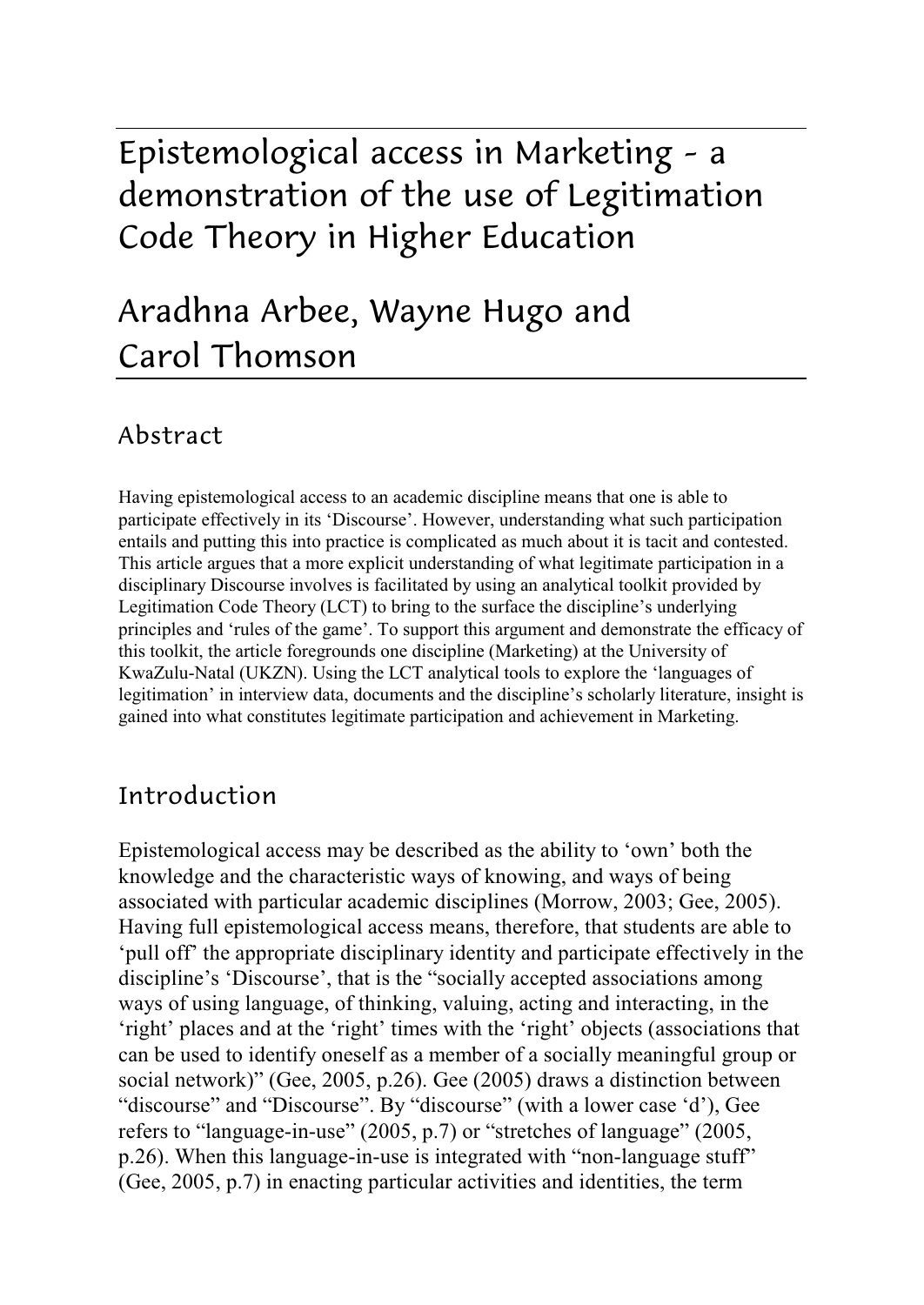"Discourse" (with an uppercase 'D') is used to signal these "ways of being in the world" (Gee, 2005, p.7).

The ability of lecturers to afford students complete access to the knowledge and ways of knowing and being in a discipline, means that lecturers themselves should enjoy an in-depth understanding of how best to do this. However, acquiring this understanding and putting it into practice is not always easy as much about it is tacit (Jacobs, 2007) and contested; unsurprisingly, therefore, such issues are under-researched in South Africa (Boughey, 2005). This article argues that the use of Legitimation Code Theory (LCT) (Maton, 2005a, 2005b, 2010, 2011, 2013) as an analytical 'toolkit', is a very effective point of departure for acquiring this understanding. Drawing on a doctoral study, which had the discipline of Marketing as its central concern (Arbee, 2012), the article shows how the use of LCT facilitates a level of understanding and insight into this discipline that made many of the complexities surrounding the teaching and learning of it in higher education institutions accessible.

The article proceeds by providing a brief background to the academic discipline of Marketing, highlighting the need for exploring epistemological access in this discipline as well as the challenges inherent in undertaking such exploration. Thereafter, the relevance of LCT for addressing such challenges and enabling insight into epistemological access in Marketing, by making explicit the discipline's underlying structuring principles and rules, is outlined. Drawing on an empirical study of Marketing involving students and lecturers at the University of KwaZulu-Natal (UKZN), the contribution that LCT is able to make in this regard is illustrated. The article concludes by considering the implications of the findings for Marketing pedagogy and assessing the value of LCT in facilitating understandings of epistemological access. The article tries to cover all the major dimensions of LCT in a clear and simple manner, necessarily resulting in the findings and implications being brief and illustrative, but we hope readers will get an overall scan of what LCT can do.

### Marketing

The academic discipline of Marketing is just over a century old and in this time, it has gained immense popularity as an area of study at universities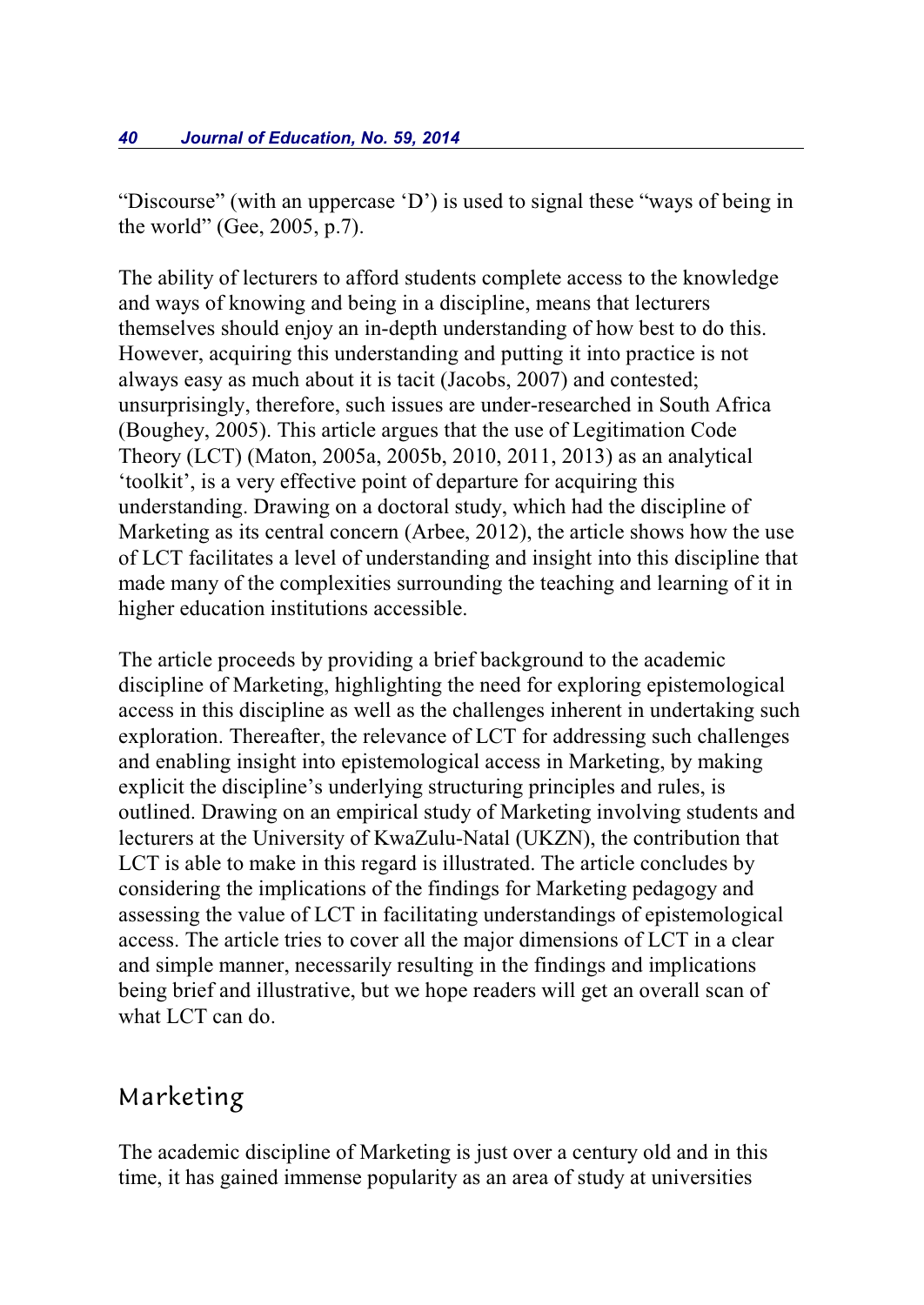across the world. Yet, issues relating to epistemological access in Marketing and other business and management disciplines are under-researched (Pearse and Amos, 2000). It is said that Marketing is "reflexively impoverished in terms of disciplinary self-understanding" (Ferguson, 2008, p.10) and that attention should be given to exploring the practices that bind those in Marketing together as a discipline (Brownlie, 2007).

However, in addition to the often tacit nature of such practices as referred to earlier, there is much about Marketing itself that makes such understanding difficult to acquire. Marketing amalgamates concepts, theories and methods from various other disciplines such as Economics, Anthropology and Psychology (Rust, 2006), each of which may have quite different ideas about what legitimate participation and achievement entails. In addition, the relationship between the academic discipline of Marketing and its associated field of practice further complicates understanding of what constitutes legitimacy in the discipline. Indeed, the debate as to whether Marketing should be an academic or vocational degree (in other words, whether it should be 'about' or 'for' business) continues in the discipline (Tregear, Dobson, Brennan and Kuznesof, 2010). Taken together, all of this points to contesting viewpoints on what the legitimate ways of knowing and being in Marketing are and lends credence to the assertion that "'discipline' brings with it tricky questions about access and boundaries. . . about who can be said [to be] practicing the discipline" (Parker, 2002, p.374). As noted earlier, the view adopted in this article is that LCT has much to offer in attempting to address such questions.

# Legitimation Code Theory (LCT)

Karl Maton's LCT is a social realist approach (Maton, 2010) to the study of knowledge and education that provides a framework for conceptualising the underlying principles or 'rules of the game' that structure particular fields. In relation to the focus of this article, these principles and rules give insight into what constitutes legitimate participation and achievement in Marketing and therefore what students need to aim to achieve in order to gain epistemological access.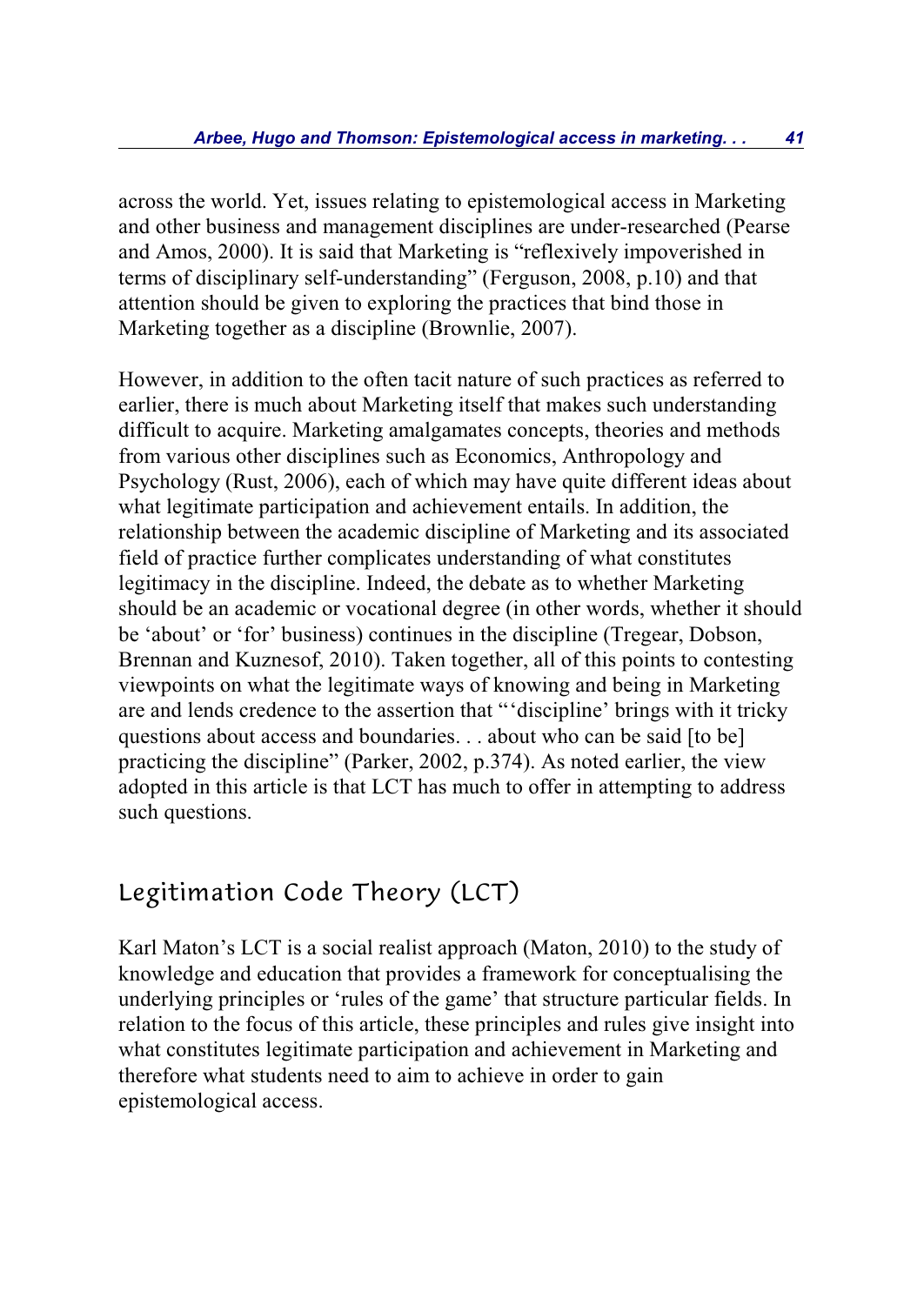### Fields

LCT is a field approach (after Bourdieu, 1985, 1994). For Bourdieu (1985), society is a field containing a number of other overlapping and dynamic fields and sub-fields. These constitute "relatively autonomous worlds" (Bourdieu, 1994, p.73), each operating according to its own logic. Accordingly, each field has its own orthodoxy or doxa, its own legitimate ways of doing things, which denotes what is acceptable and valued in the field and which therefore has structuring effects on the dispositions, beliefs and practices of its members (Maton, 2005a). This orthodoxy or legitimacy is largely tacit, with "many of the rules and principles of the game [going] on in a way that is not consciously held in the heads of those playing it" (Grenfell and James, 1998, p.21). Also adding complexity to understanding legitimacy in any field is that members of the field try to maximise their position in the field hierarchy by engaging in contestation over the definition and ownership of types of capital that confer status and authority, thereby impacting on what constitutes legitimate participation and achievement. Included among the wide range of things that may be studied as fields are academic disciplines, which may be understood as 'social fields of practice comprising both relatively formal structures of knowledge and practices, and actors who share interests and norms (whether explicit or tacit) of knowledge production and communication' (Freebody, Maton and Martin, 2008, p.191).

### Tools

Maton (2005a) asserts that the viewpoints and practices of participants within a field constitute 'languages of legitimation', which embody messages as to what should be considered legitimate in that field. Analysing languages of legitimation thus enables insight into the legitimate bases for success, status and achievement in a field, thereby providing its underlying structuring principles and 'rules of the game'. Accordingly, LCT is of relevance to a study of what constitutes epistemological access – that is, what constitutes legitimate participation and achievement – in the discipline of Marketing.

Maton (2013, p.11) describes LCT as "a multi-dimensional conceptual toolkit; each dimension offers concepts for analysing a particular set of organising principles (or legitimation codes) underlying practice". The dimensions referred to are Autonomy, Density, Specialisation, Temporality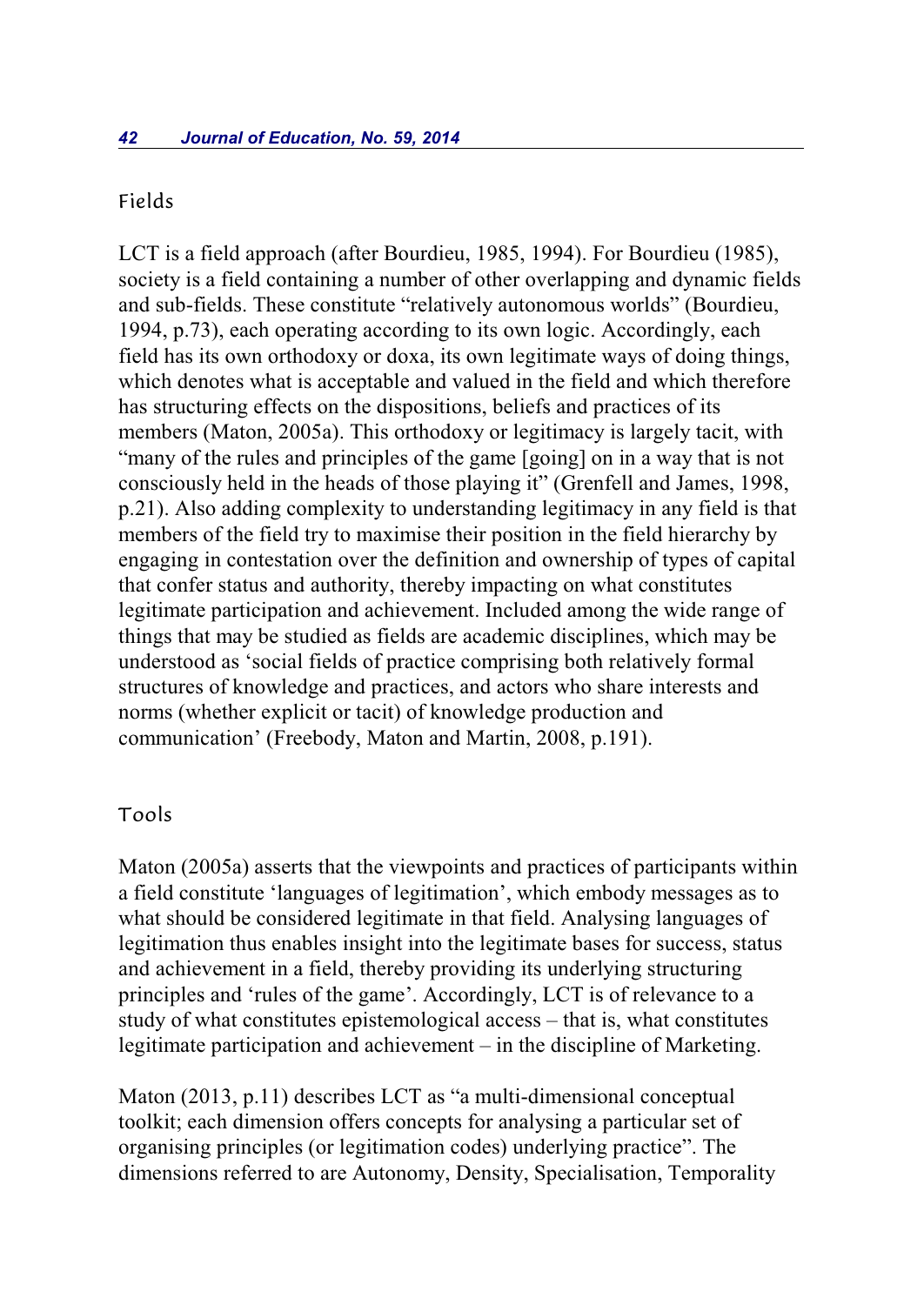and Semantics. These dimensions allow for exploration of how fields are differentiated from one another – and this differentiation is what sets a field apart from other fields and contributes to particular understandings of what legitimacy in that field entails. As all five dimensions will be drawn on in the analysis of data, each dimension is explained below.

### *Autonomy*

A basic aspect on which fields vary is their degree of separation or insulation from other fields, which mediates the extent to which external forces impact on legitimacy in the field. Disciplines with relatively weak external boundaries are susceptible to outside influence and control, and can be said to have less academic freedom and independence to set their own agendas and ways of working than disciplines with relatively strong external boundaries. For example, Accounting curricula in South Africa must meet the criteria laid down by the field's professional practice body in order to gain accreditation. This close relationship with the domain of practice has implications for value systems and performance criteria, and therefore for understandings of legitimacy, in the academic discipline of Accounting.

The dimension of Autonomy addresses a field's external relations and specifically its capacity for self-rule, with regard to who runs the field (positional autonomy, PA) and how the field is run (relational autonomy, RA). With regard to positional autonomy, an academic discipline may be run primarily by those within the discipline (university academics) or by those external to the discipline (such as the state, business or professional practice bodies). Similarly, relational autonomy considers whether the discipline's 'ways of working, practices, aims, measures of achievement' (Maton, 2005a, p.87) are derived from within or outside the field. The codes for Autonomy are reflected in Figure 1 (adopted from Maton, 2005a)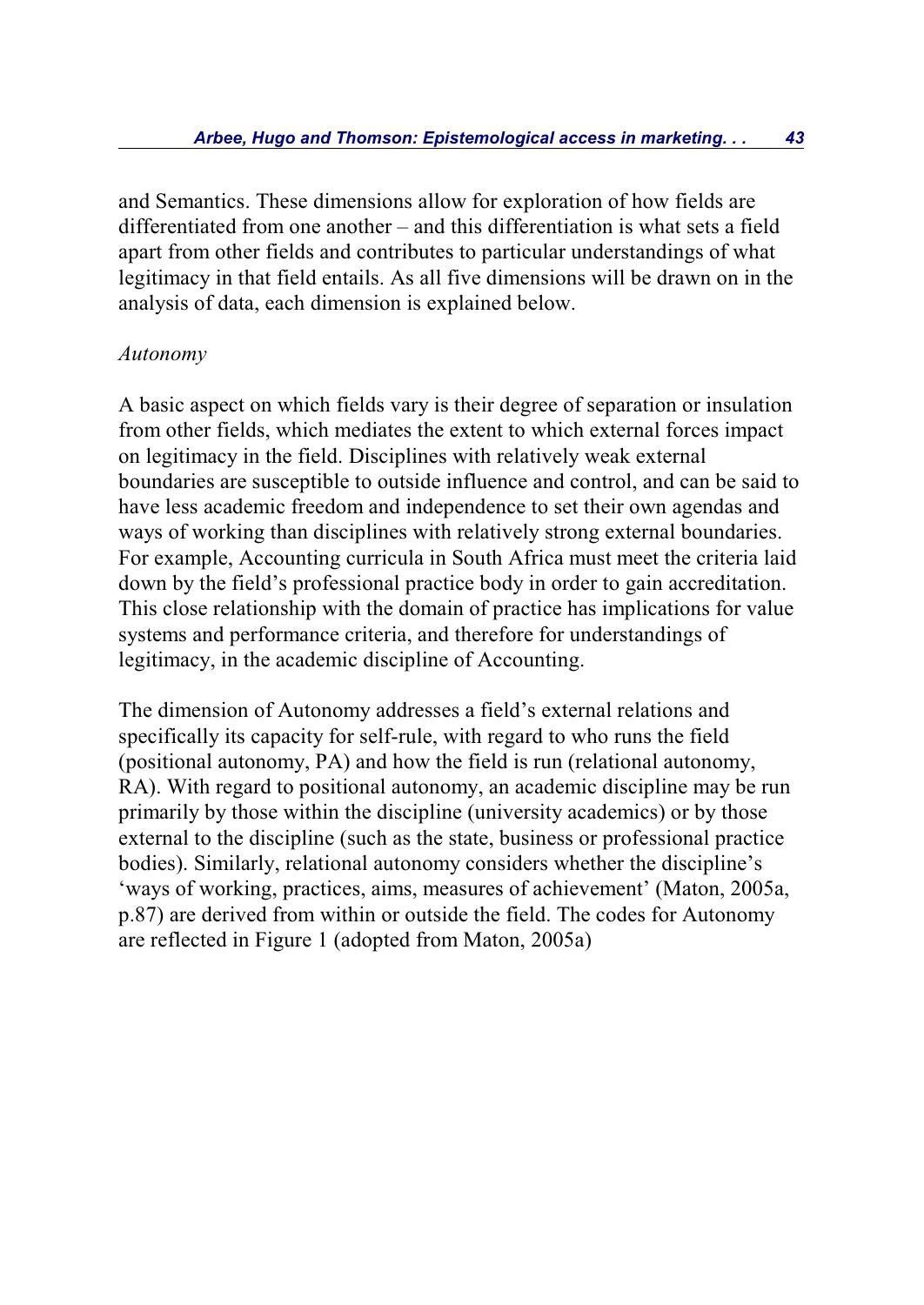

**Figure 1: Autonomy codes** *Source: Maton (2005b, 698)*

For both of these aspects, stronger autonomy (PA+ and RA+) indicates stronger external boundaries and therefore greater control from within the field; weaker autonomy (PA- and RA-) indicates weaker external boundaries and greater control from outside the field.

#### *Specialisation*

Fields differ in terms of what they consider to be the legitimate bases for membership, authority, achievement and status. In many academic disciplines, such as those of the natural sciences, legitimacy relates to proficiency in the discipline's specialist knowledge and techniques (that is, one must be well versed in the distinctive knowledge base of the discipline and its accepted procedures for generating and working with knowledge in order to be considered a legitimate participant in the discipline). Personal attributes are not considered important, as long as one is proficient in the discipline's knowledge and ways of knowing. In other disciplines, however, legitimacy is based quite strongly on the personal attributes and disposition of its members. Some social science disciplines consider the possession of a particular perspective or standpoint, from which phenomena of interest to the researcher can be viewed, as giving legitimacy. For example, in Cultural Studies, 'the emphasis is on "giving voice to" the primary experience of specific knowers' (Maton, 2010, 44) and legitimacy is accordingly restricted to the specific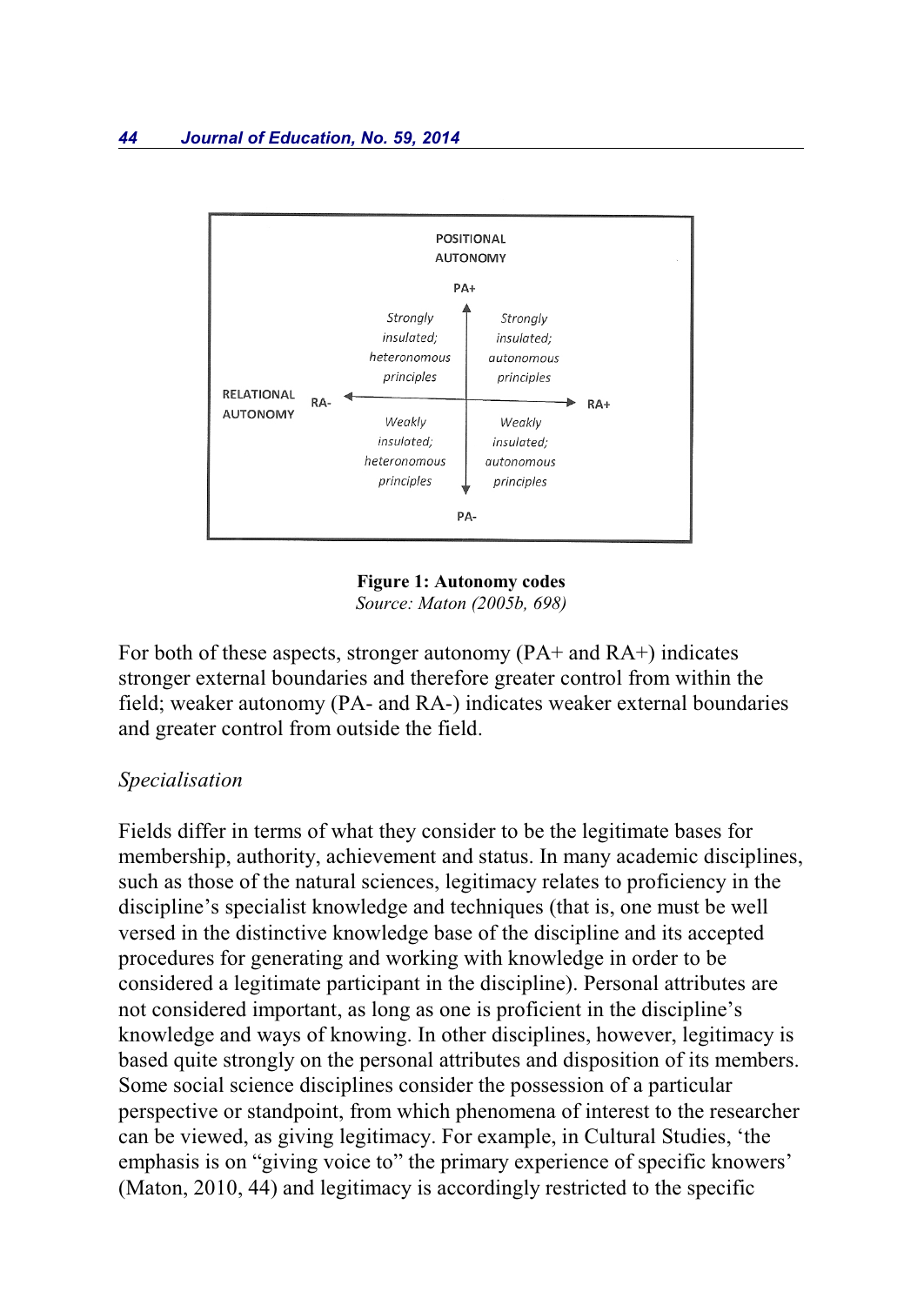'voice' which is said to have 'unique and privileged insight by virtue of who the speaker is' (Maton, 2010, 44).

Maton (2005a) posits that intellectual fields can be specialised in terms of both knowledge and knowers. The dimension of Specialisation relates to the bases for differentiating a field from other fields in terms of *what* one may legitimately pursue knowledge of and *how* this may be done (its epistemic relations, ER), as well as *who* may be considered to be a legitimate knower (its social relations, SR). Specialisation can therefore be said to describe the legitimate ways of knowing and being that characterise a field, and is accordingly of great relevance to the question of what constitutes epistemological access in Marketing. Each of these two types of relations may be relatively stronger  $(+)$  or weaker  $(-)$ , giving rise to four possible Specialisation codes (see Figure 2): a *knowledge code* (ER+, SR-), which emphasises the possession of specialist knowledge and techniques over knower dispositions; a *knower code* (ER-, SR+), which emphasises knower dispositions and attitudes over specialist knowledge and skills; an *elite code* (ER+, SR+), which places equal emphasis on both aspects; and a *relativist code* (ER-, SR-), where legitimacy is based on neither aspect (adapted from Maton 2005a).



**Figure 2: Specialisation codes** *Source: Maton (2010,45)*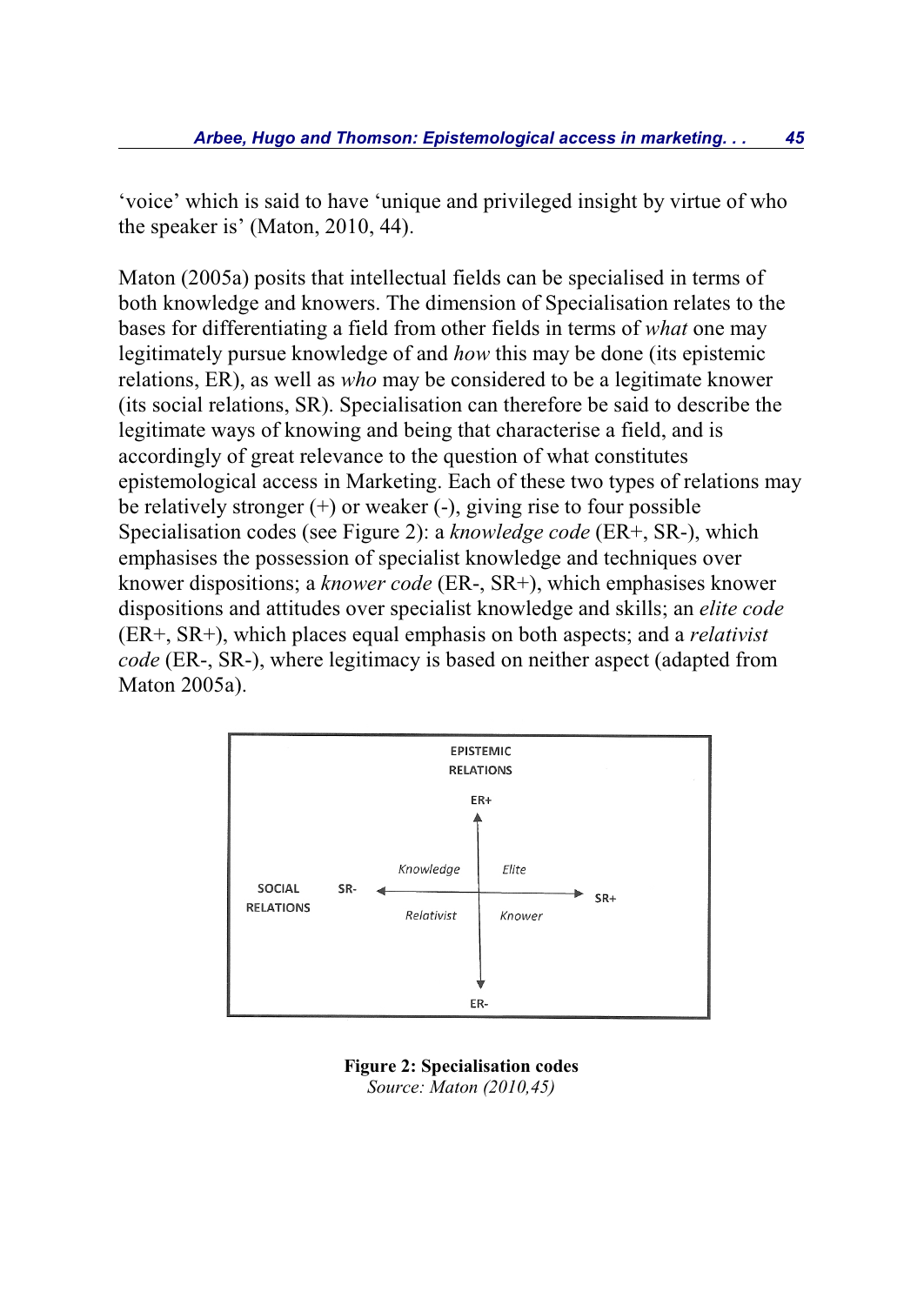These settings (+/-) represent *relative* strength (stronger/weaker) of each aspect along a continuum, rather than fixed binary positions (strong/weak). This applies to all five dimensions. With regard to Specialisation, this means that while "there are always both knowledges and knowers" (Carvalho, Dong and Maton, 2009, p.488), LCT considers which of these aspects is emphasised in knowledge claims and practices and is therefore dominant.

#### *Semantics*

Fields also differ in terms of how they advance knowledge. Some disciplines progress vertically by integrating and building on existing knowledge to arrive at increasingly general theory, with greater explanatory power, while others advance laterally by adding new segments of knowledge alongside existing ones, with each segment representing a different perspective (Bernstein, 1999). As an example of vertical progression, physicists are working towards "the ultimate law that explains the universe" (Bertram, 2008, p.52). Lateral progression is evident in Sociology, where new theories and perspectives about phenomena are added alongside existing ones. Additionally, disciplines differ in terms of the extent to which their concepts and theories can be empirically operationalised, tested and corroborated (Bernstein, 1999), indicating whether they tend to be applied (for example, Engineering) or theoretical (for example, Philosophy) in nature. The above has repercussions in terms of the types of knowledge and knowledge-building that are valued and considered legitimate in particular disciplines.

The dimension of Semantics allows for more fine-grained exploration of knowledge and meaning in fields, and specifically the capacity of fields to build cumulative knowledge, through two concepts, namely semantic gravity and semantic density. Semantic gravity (SG) relates to the degree to which meaning is bound to context, where stronger semantic gravity (SG+) signifies greater context-dependence and weaker semantic gravity (SG-) signifies less context-dependence (that is, greater abstraction). Where meaning is strongly tied to context, segmented knowledge-building results; cumulative knowledge-building depends on weaker sematic gravity (Maton, 2014). Semantic density (SD) relates to the degree to which meaning is condensed within socio-cultural practices (such as symbols, concepts, terms, phrases, expressions, clothing and gestures), with stronger semantic density (SD+) signifying greater condensation of meanings within practices and weaker semantic density (SD-) signifying that practices condense less meaning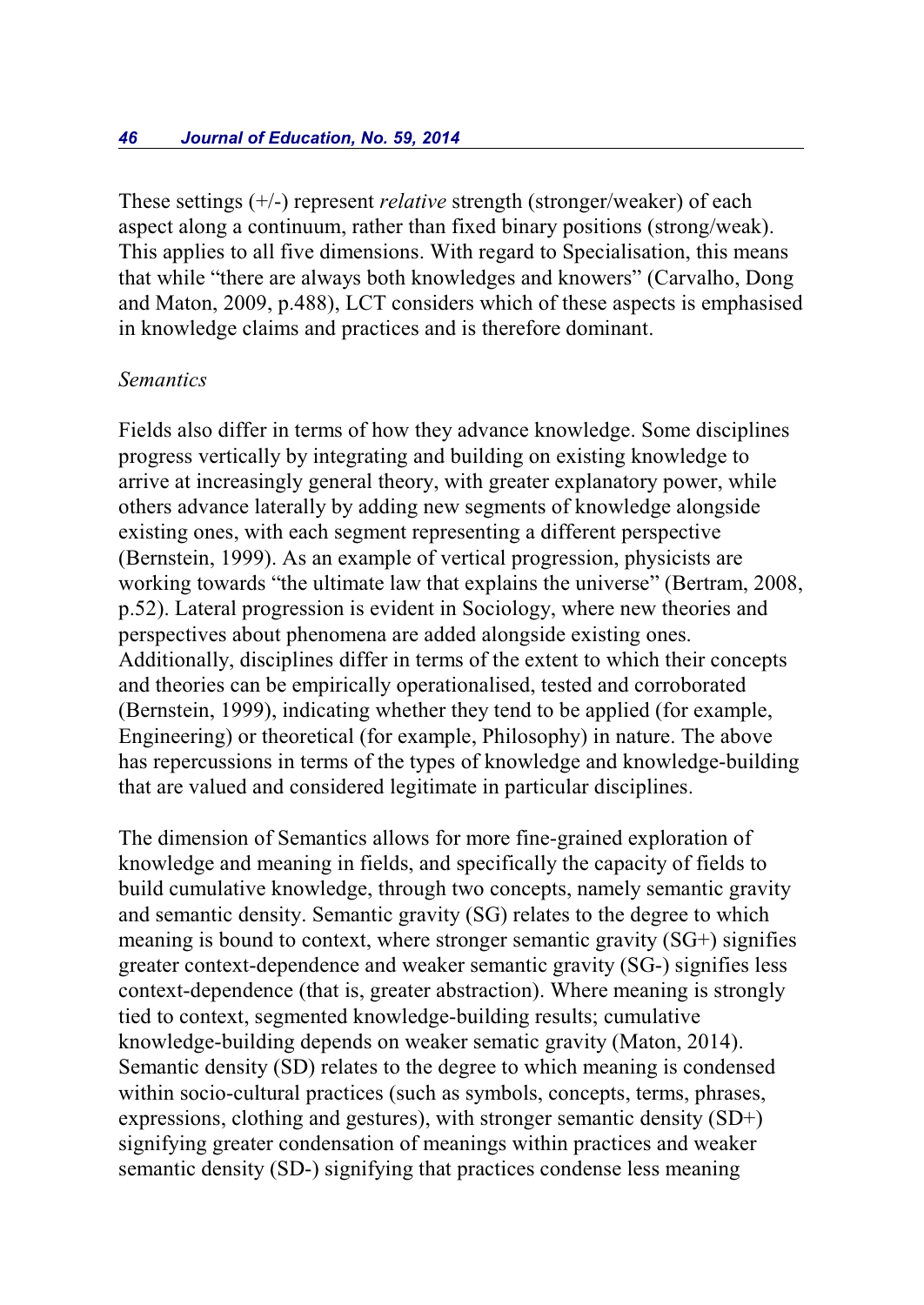

(Maton, 2014). Figure 3, adapted from Maton (2005a) shows the possible Semantic codes.



Maton (2011, p.66) states that "SG- is heuristically positioned at the top of the compass (where a '+' sign might be expected) to reflect the tendency to picture such notions as 'abstract' or 'decontextualised' as higher than 'concrete' or 'contextualised'. Positioning here is not a statement of value".

### *Density*

Fields also vary in terms of how differentiated they are internally. Where there is internal consensus and coherence as to what constitutes the disciplinary knowledge domain, focus and methods, and a common culture, there is likely to be agreement on what constitute the discipline's legitimate 'rules of the game', thus facilitating epistemological access. The opposite is likely to be true of a fragmented discipline, in which there is contestation about what constitutes legitimacy. As noted earlier, Marketing draws on a variety of other disciplines. This is likely to lead to contested understandings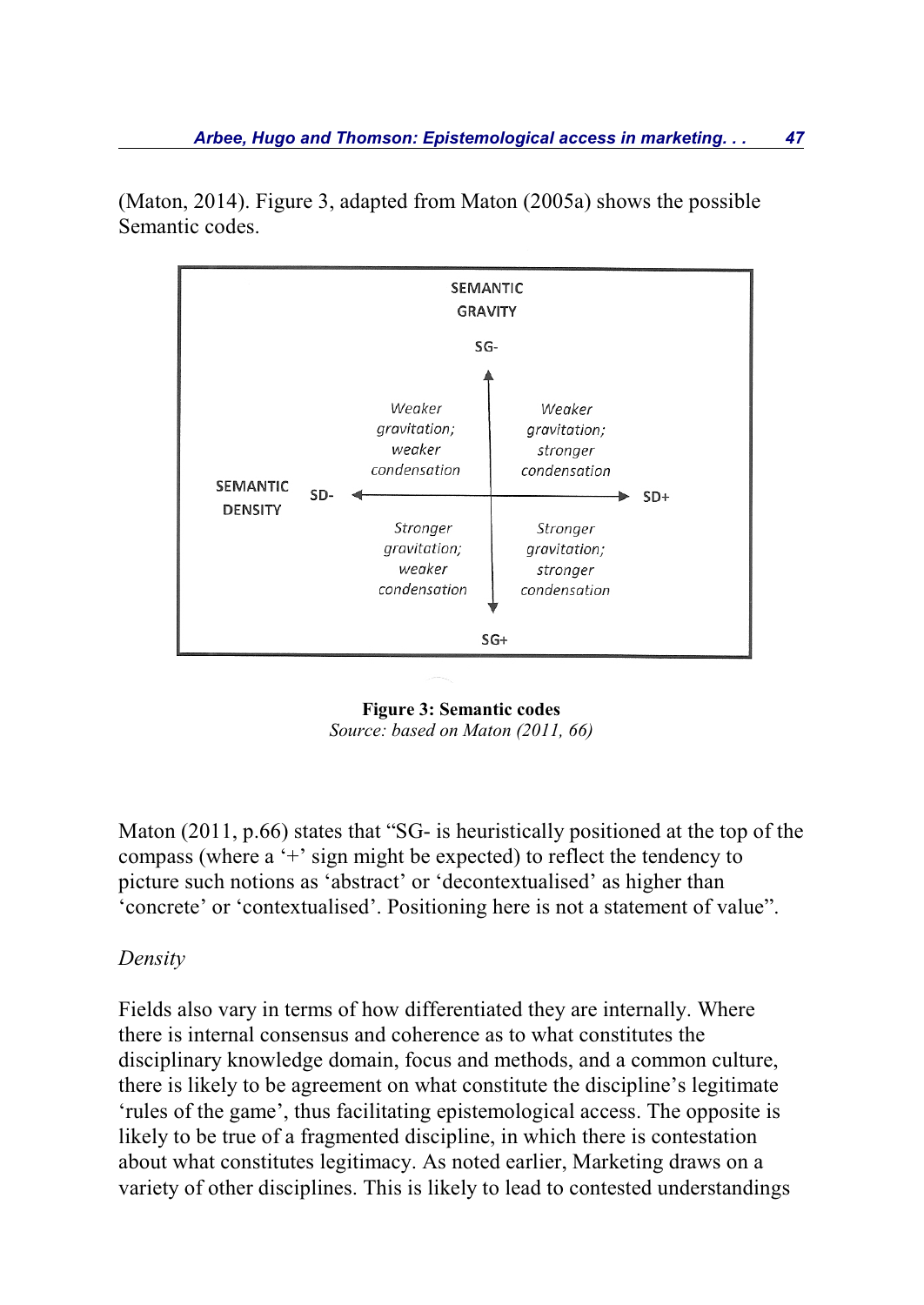of legitimacy in Marketing. Describing another such discipline, Nursing, McNamara (2010, p.255) notes:

promiscuous use of theories and methodologies from diverse disciplines . . . results in unrelated, small-scale and short-term research activity engaged in by relatively few academics. This contributes little to the infrastructure necessary to support and sustain a cohesive community of arguers, enquirers, and critics who share a common language, values, norms, thought systems, and knowledge structures.

The dimension of Density addresses a field's internal relations and has to do with the degree of diversity within a field, with regard to its contents (material density, MaD) and beliefs (moral density, MoD). These concepts can be thought of as the number of units and the number of structuring principles respectively within a context (Maton, 2005a). In an academic discipline, material density could refer to the size of the disciplinary community and the breadth of its knowledge base while moral density could refer to the number of belief systems or 'schools of thought' in the discipline. Figure 4 (adopted from Maton, 2005a) shows the Density codes.



**Figure 4: Density codes** *Source: based on Maton (2005a, 90)*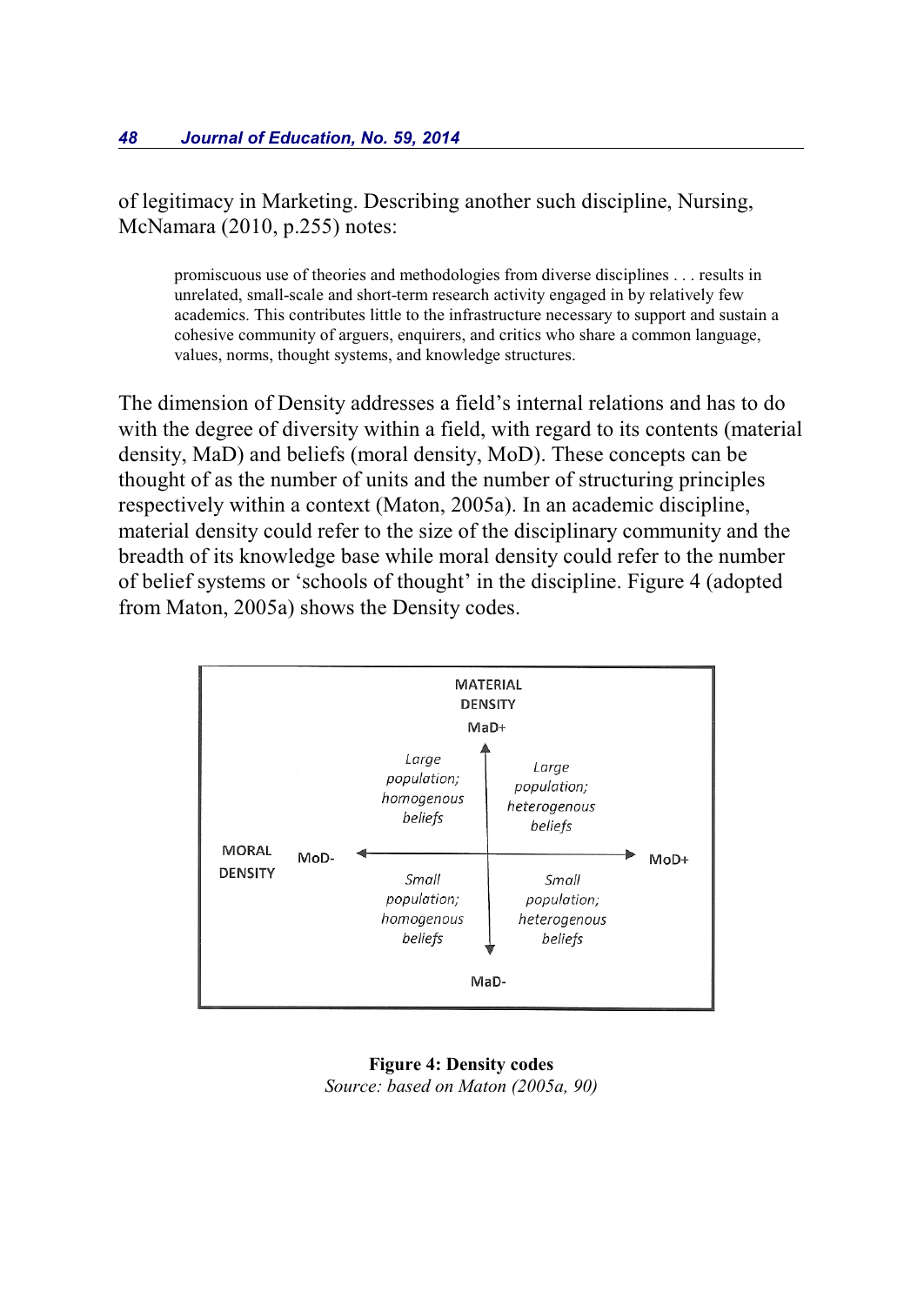In each case, higher density (MaD+ and MoD+) signifies relatively high diversity while lower density (MaD- and MoD-) signifies relatively low diversity. Material and moral density in combination impact on differentiation (the relation between the units in a field).

### *Temporality*

A further point of differentiation between disciplines relates to their temporal profiles. Some well-established disciplines are strongly influenced by longstanding disciplinary traditions, the upholding of which is likely to feature strongly in understandings of what constitutes legitimacy in such disciplines. Other disciplines, by contrast, place emphasis on 'keeping up with the times' and adapting in line with contemporary developments. Again, there are implications here for how legitimacy is understood in such disciplines.

In the dimension of Temporality, the last of Maton's legitimation 'tools', a field is considered in terms of whether it is long-established or recently formed (its age or temporal positioning, TP) and whether it is backwardlooking or forward-looking (its temporal orientation, TO). There are four possible temporal codes (see Figure 5): *archeo-retrospective* (old and backward-looking; TP+, TO+), *archeo-prospective* (old and forward-looking; TP+, TO-), *neo-retrospective* (young and backward-looking; TP-, TO+) and *neo-prospective* (young and forward-looking; TP-, TO-). Together, temporal positioning and orientation give the rate of change in the field (adapted from Maton, 2005a).



#### **Figure 5: Temporality codes**

*Source: based on Maton (2005a, 94; www.legitimationcodetheory.com)*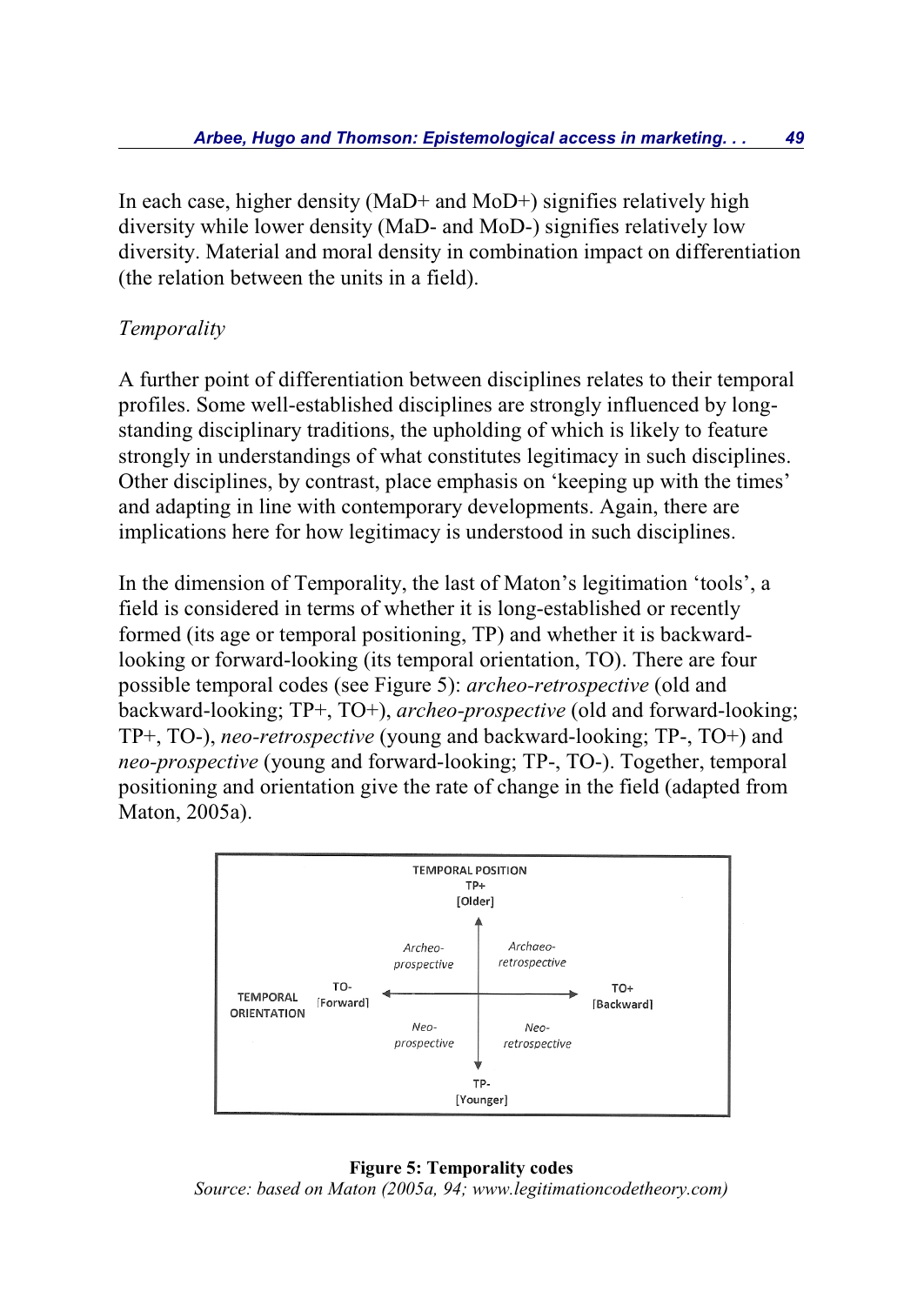From the above, it should be becoming clearer now how, in providing a framework that can be used to analyse how knowledge and practices are structured in academic disciplines, LCT enables conceptualisation of the 'rules of the game' of particular disciplines by "making explicit what is already known, at least implicitly, by members of the field" (Carvalho, Dong and Maton, 2009, p.501). This is crucial because, as previously stated, it is often the tacit nature of disciplinary practices, norms, values and knowledge that makes it difficult for lecturers to facilitate students' participation in the disciplinary Discourse, thereby impacting on students' ability to gain epistemological access. The next section shows how the LCT framework was operationalised in an empirical study in order to reveal the 'rules of the game' of the Marketing discipline.

### The research

The research upon which this article is based was located in the discipline of Marketing on the Westville and Howard College campuses of UKZN and aimed to address the question of what constitutes epistemological access in Marketing.

### Methodology

To gain insight into the legitimate ways of knowing and being in Marketing, an LCT analysis of the languages of legitimation of those in the discipline was undertaken. Although a field in itself, Marketing at UKZN is also a subfield of the wider discipline of Marketing. With regard to the discipline in general, the discipline's scholarly literature was viewed as embodying languages of legitimation. These were analysed using the analytical tools of LCT outlined in the previous section. In the specific context of UKZN, viewpoints arising during semi-structured interviews with three Marketing lecturers and nine Marketing students in their final year of undergraduate studies, as well viewpoints and practices embodied in course documents and assessment tasks were similarly conceptualised and analysed as languages of legitimation. In effect, both a top down analytical framework using existing LCT concepts and a bottom up approach using grounded theory were employed together to develop a flexible framework that both had structuring concepts as a guide and an openness to emergent issues.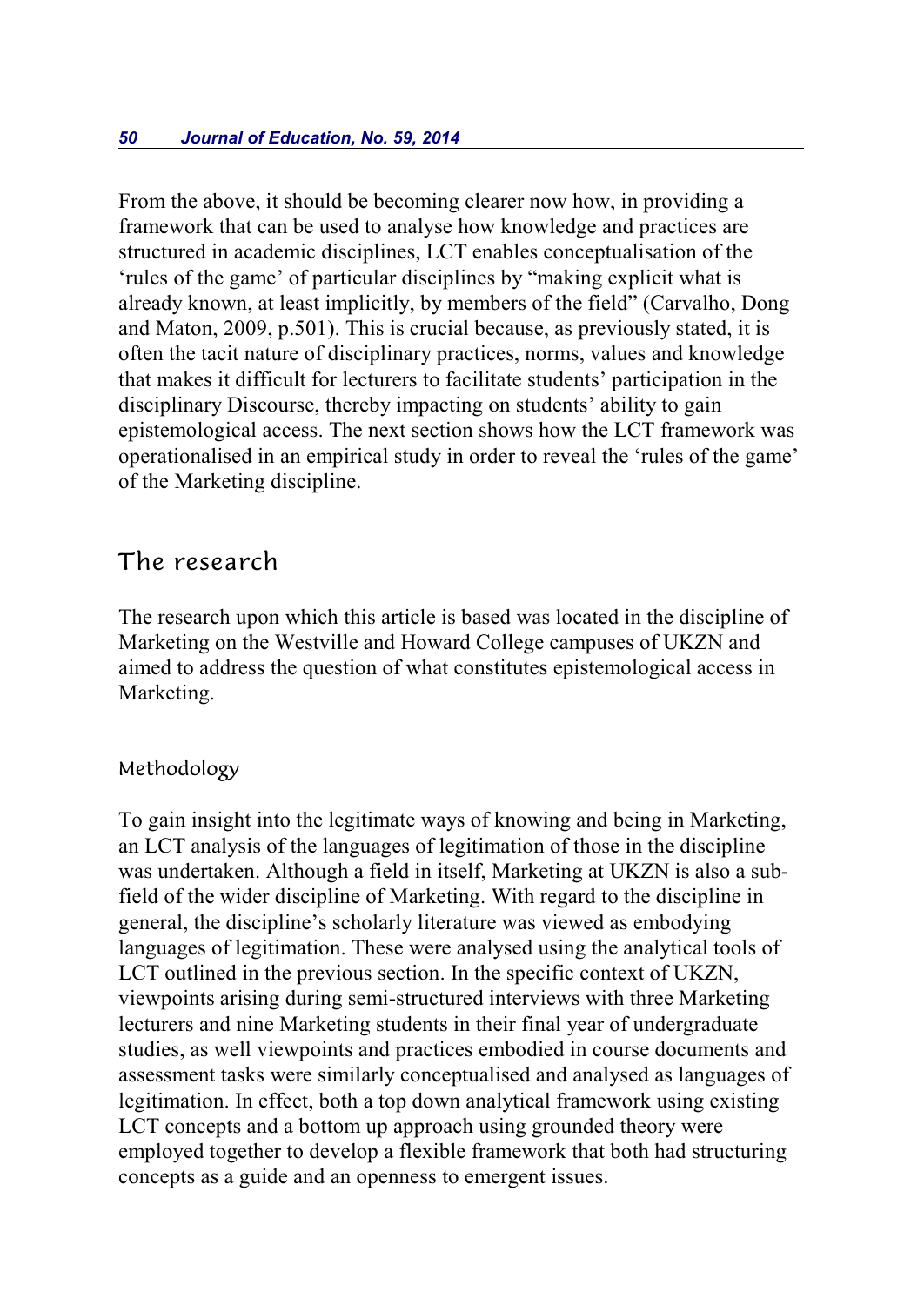### Findings

For each of the five dimensions of the LCT framework, findings are presented, firstly for the discipline in general and then for Marketing at UKZN.

### *Autonomy*

Positional and relational autonomy are relatively high (PA+, RA+) for Marketing, indicating a relatively high degree of insulation from outside control in terms of who runs the discipline and how it is run.

Marketing graduates do not require certification by a professional body, giving academics complete control over curricula. Unsurprisingly, therefore, a recurring theme in Marketing education literature is the need for academics to address the gap between Marketing education and practice (see, for example, Wellman, 2010a). For Marketing lecturers, however, achievement and status in the discipline are linked to academic indicators such as research output and teaching evaluations, contributing to the "inward-looking mind-set" of academic Marketing (Reibstein, Day and Wind, 2009, p.2).

At UKZN too, Marketing academics have full control over the discipline. Practitioners from the business world had no input as curriculum advisors or guest lecturers. Academic principles and practices also drove the ways of working in the discipline. For example, academic genre types (such as essays) were more prevalent and more heavily weighted in assessment tasks compared to business genre types (such as reports and plans). Recruitment criteria for academics emphasise teaching experience and research output. Only one of the three lecturer participants had any industry experience. Many students indicated that the way things happened in the discipline was disconnected from 'the outside world', pointing to the insularity of the discipline's practices. Nothando, for example, felt that *It all has to do with theory. It's just everything theory, theory. And then I just wonder, if in the outside world, will they be asking us about the theory?* Sihle agreed that *we do 100% theory...there's no practical. So if you get there* [the workplace], *they're not going to ask you 'Discuss for us marketing mix and all those things'. . .but you'll have to put that into practice*.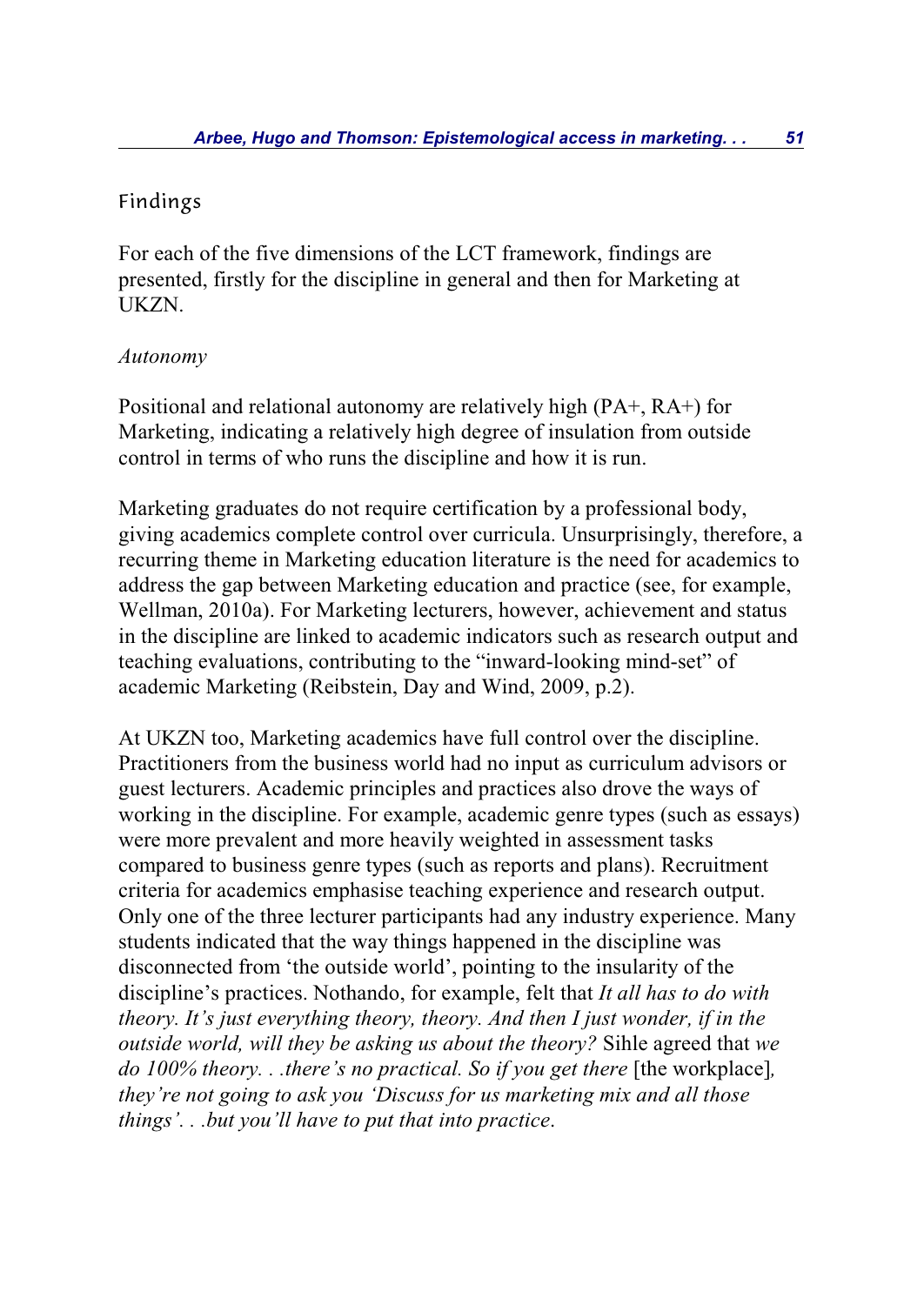The relatively high autonomy of the discipline may make it difficult to achieve some of the aspects linked to legitimate participation and achievement outlined earlier. Sihle and Nothando's comments above indicate a perceived lack of application in their Marketing courses, even though the findings presented under Semantics make a claim for the discipline as being application-based. Insulation from the business world (represented by a lack of practitioner involvement in the design and offering of courses) is likely to impact on the extent to which students gain familiarity not only with the contexts in which they are expected to be able to apply Marketing knowledge (as highlighted under Semantics), but also with the knower attributes and dispositions considered important for legitimate participation and success in the discipline, as embodied in such practitioners (and outlined under Specialisation).

### *Specialisation*

Analysis reveals that a knower code (ER-, SR+) underpins the discipline of Marketing, indicating that personal attributes and dispositions are relatively important to legitimate participation and achievement while the possession of specialist knowledge and skills is downplayed.

Literature points to the "vital role played by personal traits and attitudes" (Wellman, 2010a, p.125), as well as the "personal attributes" and "dispositions" (Ng, 2006) of students in contributing to their competence and success in Marketing. Specialist knowledge, by comparison, is downplayed. For example, a Marketing qualification is widely considered not to be a prerequisite for employment or success in the field of practice (Wellman, 2010b; Glenn, 2011).

Similarly, at UKZN, the importance of Marketing students' personal attitudes and dispositions was stressed by all participants. Many students indicated that they had chosen to major in Marketing because of the perceived fit with their personalities. By contrast, only two students mentioned that having a good knowledge of Marketing concepts was important. According to Nothando, what was more important in Marketing was *the creativity, coming up with concepts, making like a brand*. . . you *make the brand alive*. It was clear that personal dispositions were considered more important than specialist knowledge, with Kamini (a lecturer) also asserting that employers *don't look for that technical stuff; they look for people that are different*. (Indeed,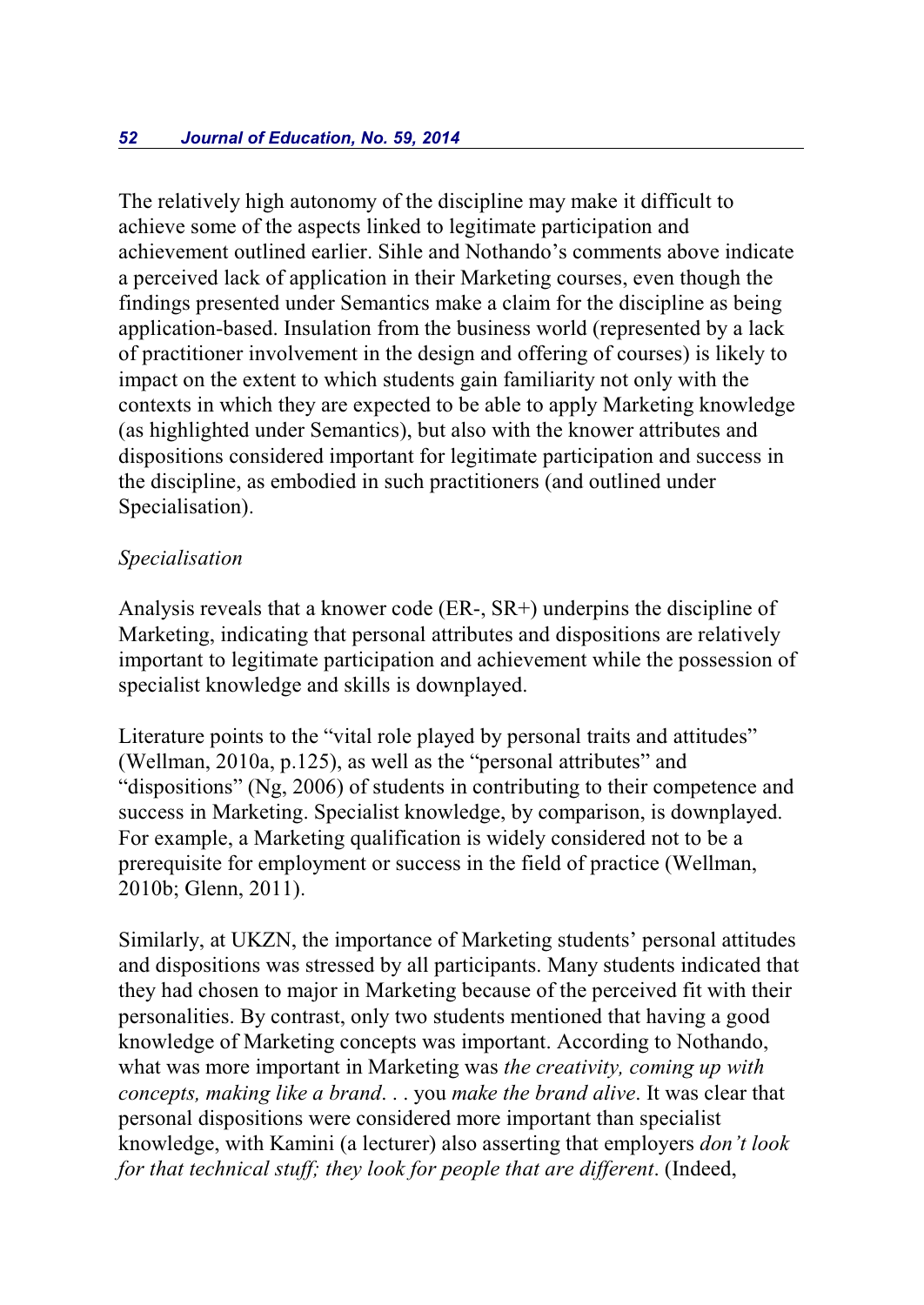literature – for example, Melaia, Abratt and Bick (2008) – seems to support this assertion). Elaborating on the nature of this difference, Kamini noted that: *The successful Marketing students, I've normally found . . .they have a . . .well, from the ones* I've *dealt with – a lot of them have a, er . . .they have* some *endearing quality about them, they. . .they have something, um, which is not the same as the standard person. Um, like one guy I know, he's, um, he's a bit, you know, he dresses a bit . . . funky and he's got a . . . he wears funky hats and things like that. But he's the kind of people that you . . . the kind of person that you . . . you will get attracted to because you wanna listen to what he says. Because as much as he looks funky and whatever, he's got a certain style about him and the way he speaks . . . so when* he *speaks about marketing, or something about marketing, it's* believable, *so . . . he's engaging.*

Among the many attributes that participants considered important for success in Marketing were creativity, resourcefulness, 'street smarts' (Kamini, lecturer), extroversion, open-mindedness, as well as the abilities to communicate confidently, think logically and intuitively, and quickly identify opportunities and capitalise on them.

The implication of a knower code in Marketing is that educational practices in the discipline should give greater attention to specialising students' Marketing identities in ways that are appropriate to the disciplinary Discourse, rather than to transmitting Marketing knowledge. Yet traditional pedagogy in Marketing is transmission-based (Baron and Harris, 2006; Glenn, 2011).

### *Semantics*

Marketing is characterised by stronger semantic gravity (SG+) and weaker semantic density (SD-), a combination that indicates a lack of capacity to build cumulative knowledge because there is greater focus on context-bound meanings rather than on context-independent meanings and also not a great degree of condensation of meaning in concepts.

What one finds in the Marketing literature is a picture of a context-driven discipline, embodied in a call for "the whole marketing academic community to work on relevant business problems" (Reibstein, Day and Wind, 2009, p.3). The relative lack of attention given to the development of theory is evident in the description of Marketing as the "least-theorised" business discipline (Burton, 2005, p.16). Marketing pedagogy draws heavily on case studies and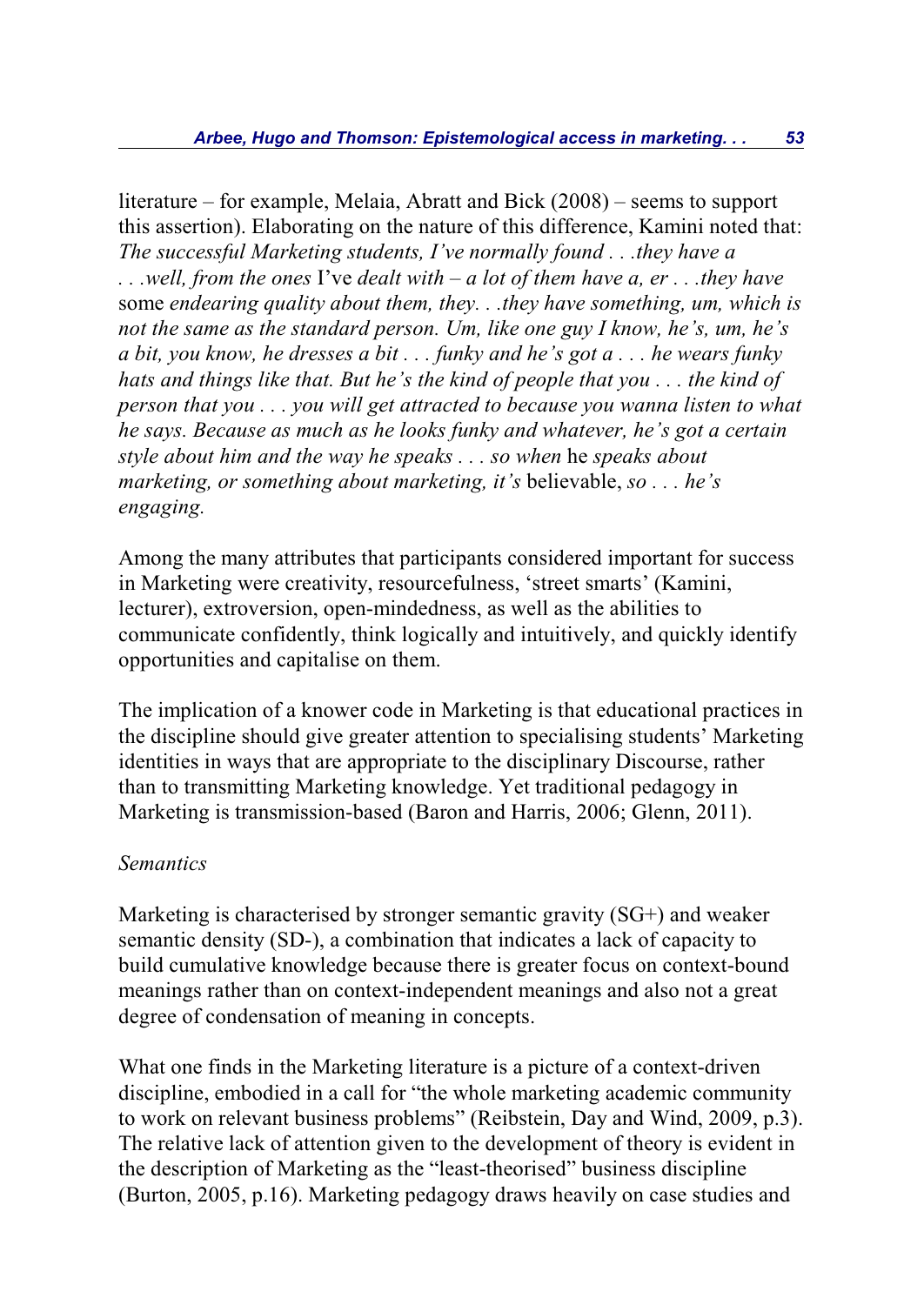examples, emphasising the application of knowledge in 'context-relevant' ways (Walker, Tsarenko, Wagstaff, Powel, Steel and Brace-Govan, 2009). The lack of condensation of meaning in Marketing concepts is reflected in Brown's (1997) description of the academic content of business disciplines as 'superficial' and Hunt's (2002) reference to the 'dumbing down' of contemporary Marketing textbooks. Marketing also has an explicit and unambiguous rhetorical style (Crosling, 2005).

At UKZN, participants made frequent reference to the importance of application, practicality and the usefulness of Marketing knowledge in relation to specific settings. Kiara (a student) felt that success as a Marketing student comes from *being well rounded in what's going on in the real world . . . as well as knowing theory, er, and knowing how to* apply *the theory. It's not just reading to get through the reading; it's reading to understand, reading to apply and look at it in context of, you know, what's going on – and that's what makes you successful*. Course documents, prescribed textbooks, pedagogic practices (such as a reliance on the use of examples and case studies) and assessment practices (such as the setting of application-based assignments and the expectation that students provide 'practical examples' and 'real-life applications' in tests and exams) further highlighted this focus. There was also an indication from participants that the degree of condensation of meaning in Marketing concepts is not high as this comment from Michael (a lecturer) indicates: *I don't think Marketing is . . . conceptually challenging, really*. Similarly, Ben (a student) felt that Marketing was *not that intense in terms of, er, demanding . . . your thinking*.

The Semantics code for Marketing (SG+, SD-) signifies that applied, rather than theoretical, knowledge is valued in the discipline. Emphasis is placed on generating useful knowledge that practically addresses business problems in specific contexts, rather than on building a body of abstract theoretical knowledge. This implies that students need to gain familiarity with the business contexts that serve as the site of application so as to be able to apply Marketing knowledge to such contexts.

### *Density*

The Marketing discipline in general reflects a Density code of (MaD+, MoD+), signifying relatively high material and moral density. High student to staff ratios (Glenn, 2011) and the breadth of the traditional 'overloaded' syllabus (Wellman, 2010a) are both indicators of higher material density.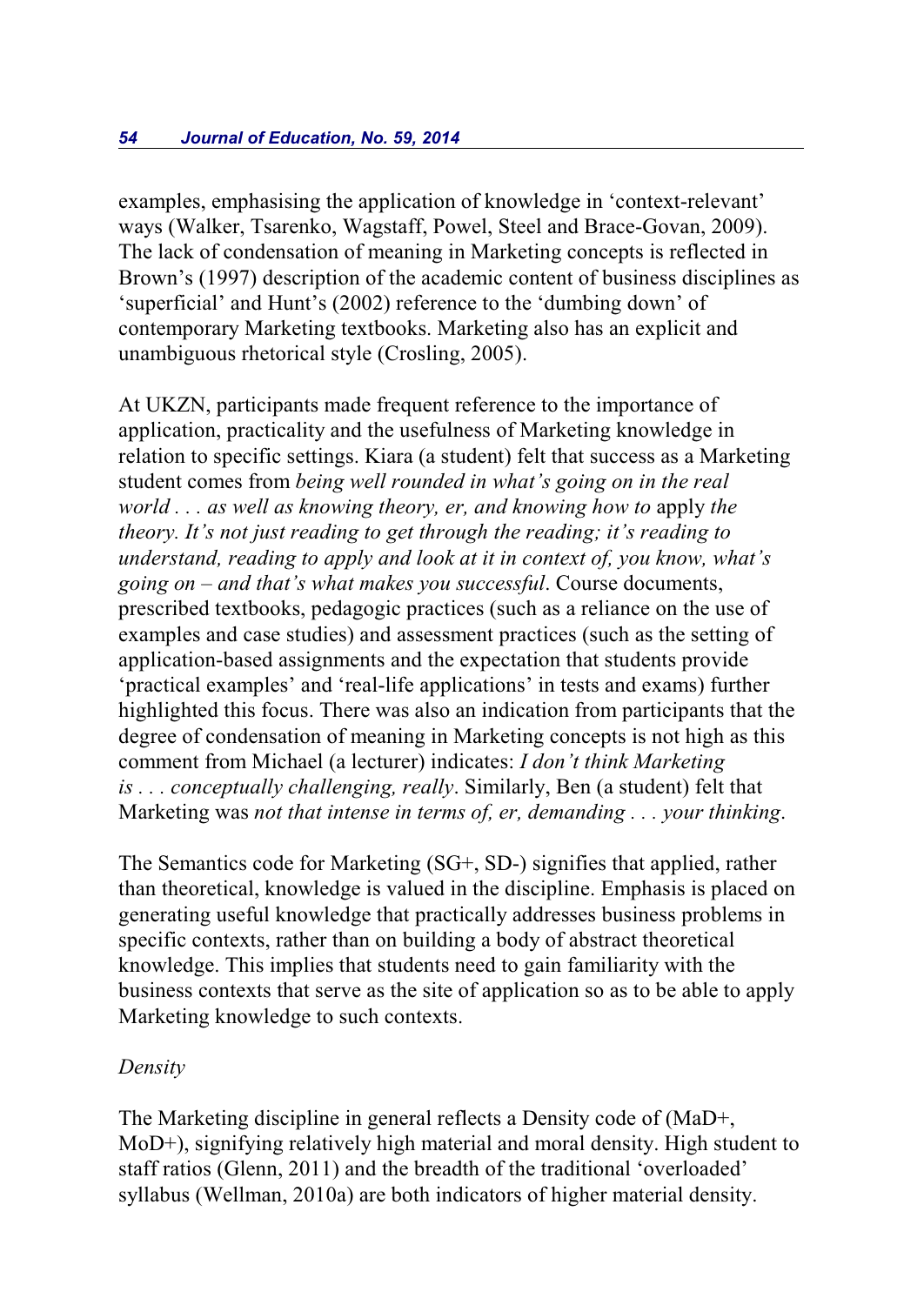Relatively high moral density is apparent in references to "a number of debates and contentions" (Ferguson, 2008, p.21) and a "plethora of competing academic theories" (Wellman, 2010a, p.121), indicating a divergent disciplinary community. Methodologically, the discipline is divided into 'camps' (Bolton, 2005), which "often view one another as irrelevant or even adversarial" (MacInnis, 2005, p.15).

According to Kiara (a student), *now you notice everyone's doing Marketing*. The UKZN data contained several other references to large class sizes and the large volume of content in the curriculum (both indicative of higher material density). The picture was mixed with regard to moral density. While in practice a managerial perspective and a positivist approach dominated what was taught, the lecturers often expressed quite different ideas about what the curriculum should encompass, as well as what their roles as lecturers should entail. For example, while Michael thought that the curriculum *needs to be pulled together* and condensed, Kamini felt that *it is a bit sad that . . . our focus is only on, um, quantitative research. So we lack fundamentally in the whole spectrum of what is research methodology*. And while Michael saw Marketing lecturers as subject content experts, and not as 'educationists', and thus as having no role to play in helping students to acquire the academic literacies important to participation in the disciplinary Discourse (such as writing skills), Kamini felt that it was important for those within the discipline to take on this role.

Relatively high material density (MaD+), represented by large classes and a tightly packed syllabus, may contribute to pedagogic practices not best suited to facilitating student participation in the disciplinary Discourse. For example, in an effort to manage high student numbers easily, Marketing pedagogy typically takes the form of traditional large-group textbook-based lectures in which "students are generally passive recipients of lecture/tutorial materials" (Baron and Harris, 2006, p.294), whereas quite different pedagogic approaches are likely to be better suited to helping students practice and take on the disciplinary Discourse. Relatively high moral density (MoD+), which indicates a possible lack of consensus over what should be taught in the discipline (and how), also has implications here as there may be lack of agreement among lecturers as to what constitutes the disciplinary Discourse, how this Discourse is best taken on and who should be responsible for facilitating students' taking on of the Discourse of Marketing. Indeed, in Marketing there is a lack of consensus as to what students should learn and how they should learn it (Glenn, 2011). Clearly, such lack of consensus has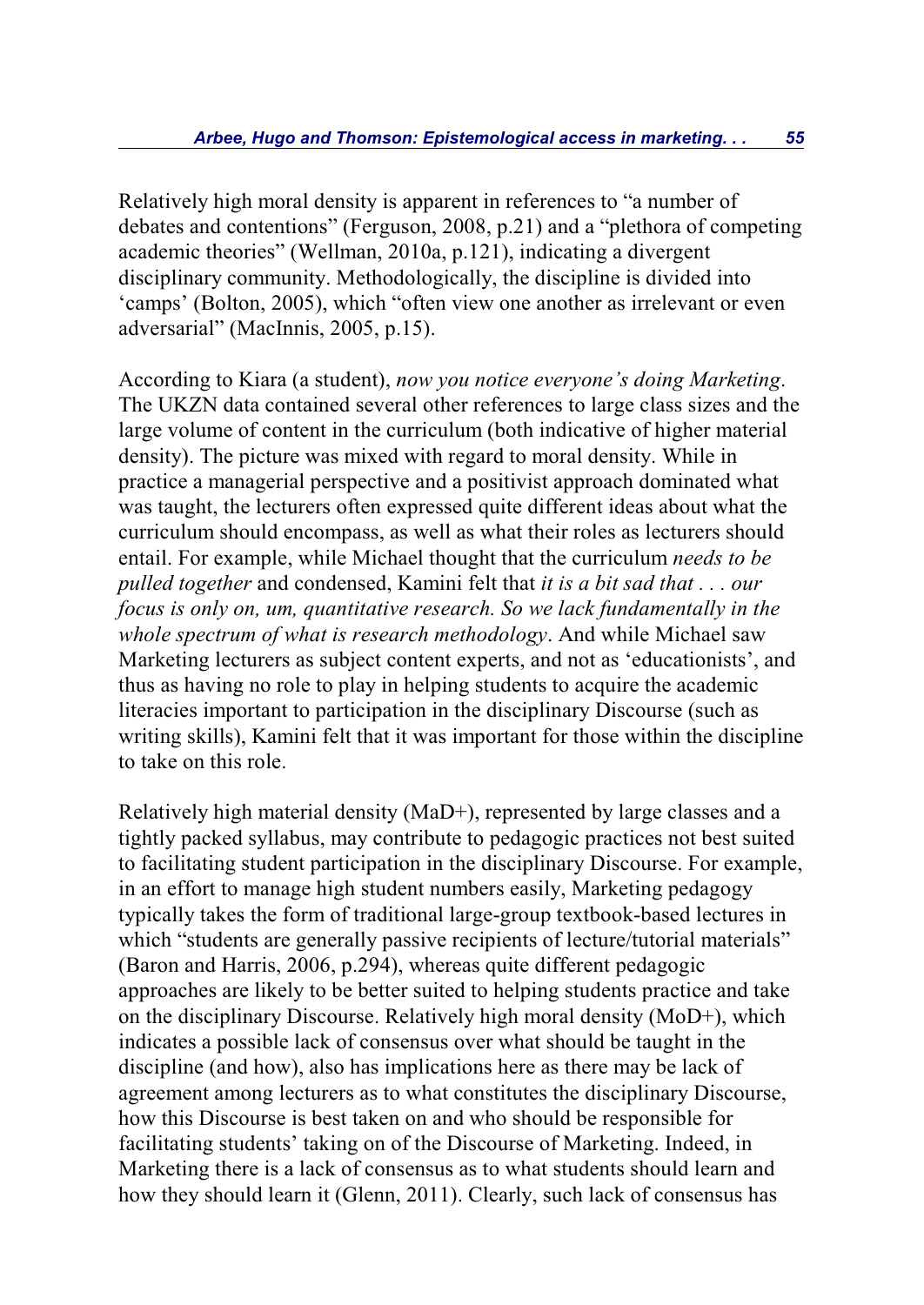repercussions for students' chances of gaining epistemological access to the discipline of Marketing.

### *Temporality*

Marketing reflects a neo-prospective code (TP-, TO-), denoting a young, forward-looking and rapidly changing discipline.

Marketing as an academic discipline only emerged in the early twentieth century, and has had a forward-looking orientation since its earliest days (Witkowski, 2010). This may be because marketers operate in a fast-changing environment, thus requiring a "visionary strategic thinking orientation" (Melaia, Abratt and Bick, 2008, p.243). Accordingly, Marketing students need to be able to "critically analyse the position of a firm and envision where *future value* can be created for customers" (Ackerman, Gross and Perner, 2003, p.46; emphasis in original). Marketing is "particularly prone to transitory knowledge" (Macfarlane, 1997, p.52) and may be the business discipline "most influenced by changing fads and fashions" (Zinkhan and Hirschheim, 1992, p.83).

At UKZN, a neo-prospective code was evident in the way that participants spoke about the discipline. In terms of temporal positioning, Marketing was seen to be a young discipline. Nisha (a lecturer in her early thirties) related how, when she was a student at one of the universities that had merged to form UKZN, Marketing was not offered as a major in its own right but only as a small sub-section of a Business Management course. In terms of temporal orientation, a forward-looking orientation was represented in assessment tasks and the way participants spoke about the discipline. For example, Nothando (a student) stated, *you need to do a whole lot of reading, 'cos you need to be up to date with everything that's happening. Like trends and stuff*. When discussing an assessment task with students, Michael said he *wanted three things covered in their* [assignments] *. . . and the third thing is the recommendations going forward – and that's what I really looked at the most*. This, he felt, was appropriate because, in Marketing, *you've got to change things; things have to be different*. Evidence of the rapid change that characterises Marketing was apparent in the offering of modules such as Special Topics in Marketing, designed to allow for the quick inclusion of contemporary issues and developments in the curriculum.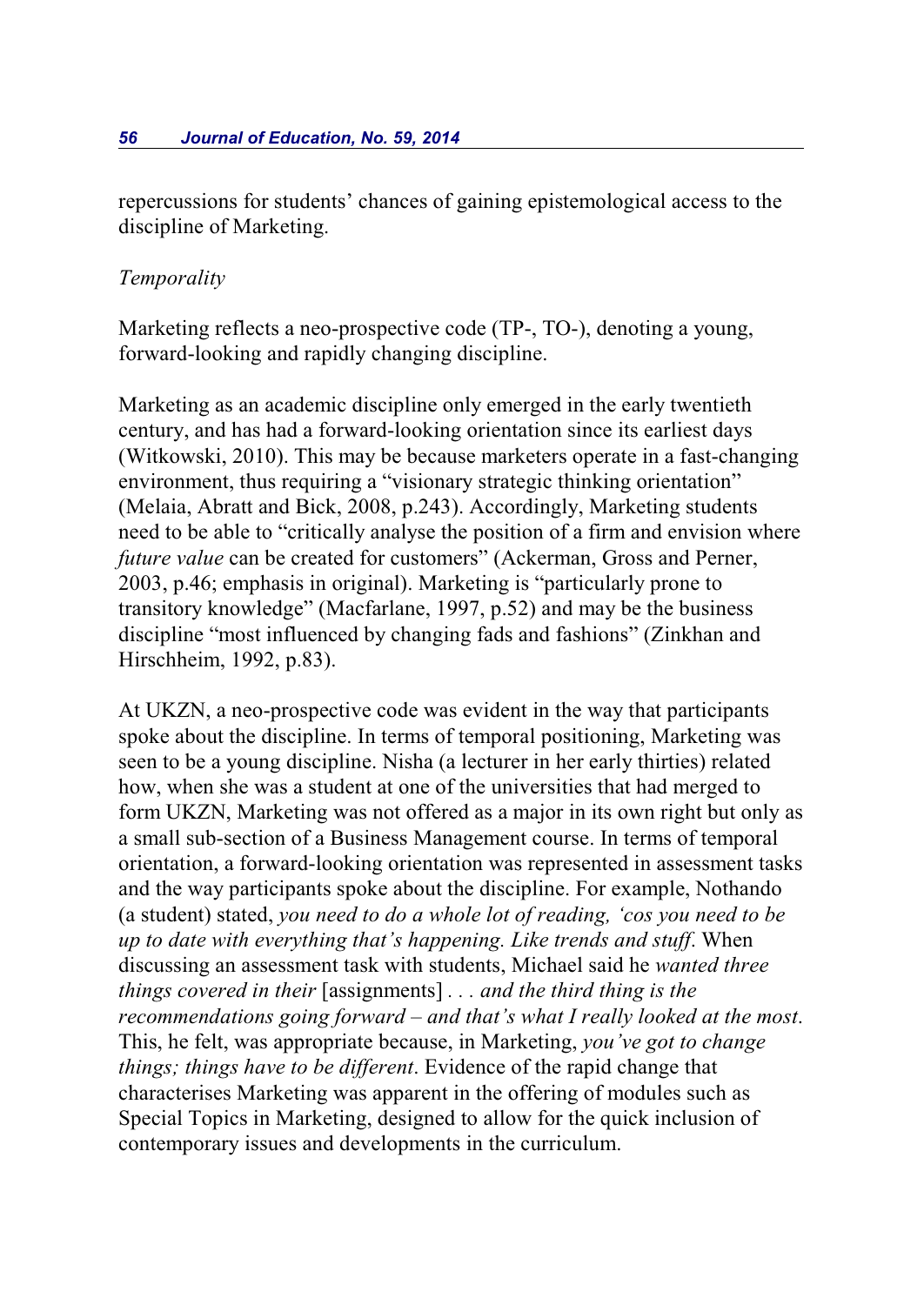A neo-prospective Temporality code means that Marketing is a young, forward-looking and rapidly changing discipline. Accordingly, it is important for students to be able to keep up to date with current issues and developments in the discipline, and to be able to have an appreciation of the significance of these for future marketing practice.

## Discussion and conclusion

To understand what constitutes epistemological access in Marketing, it is necessary to explore the knowledge and ways of knowing, as well as the ways of being, that are valued in the discipline but that often remain tacit.

LCT enables tacit knowledge within fields (such as academic disciplines) to be unlocked (Carvalho, Dong and Maton, 2009), making explicit their bases for legitimate participation, success and achievement. An LCT analysis of Marketing reveals its 'rules of the game' and gives insight into what students (and lecturers) need to aim to achieve and 'own' in order to be considered legitimate participants in the disciplinary Discourse – thereby addressing, as noted earlier, an under-researched area in Marketing (Brownlie, 2007). LCT does this by providing a framework that can be used to analyse viewpoints and practices in a field along five dimensions, which provide the organising principles that underlie practices and their contexts. This allows for a more guided entry into empirical data and for a process of analysis that is less 'messy' than more grounded approaches. This is not to say that LCT itself has not emerged from messy and grounded processes that seriously engage with data, only that the systematic analytical tools that have emerged from the engagement between theory and data become useful. The 'toolkit' and language that LCT provides for analysing phenomena, also facilitates comparisons across phenomena and contexts. Thus, what LCT allows, within its predetermined parameters, is a high-level, internal focus on the educational logics that structure Marketing as a discipline, revealing how the discipline works, what it values and what it does not, and the possibilities and constraints associated with it.

To summarise, the LCT analysis of Marketing at UKZN revealed that legitimate participation and achievement in the discipline is based on the possession of appropriate personal attributes and dispositions rather than on the possession of specialist disciplinary knowledge and skills. Accordingly,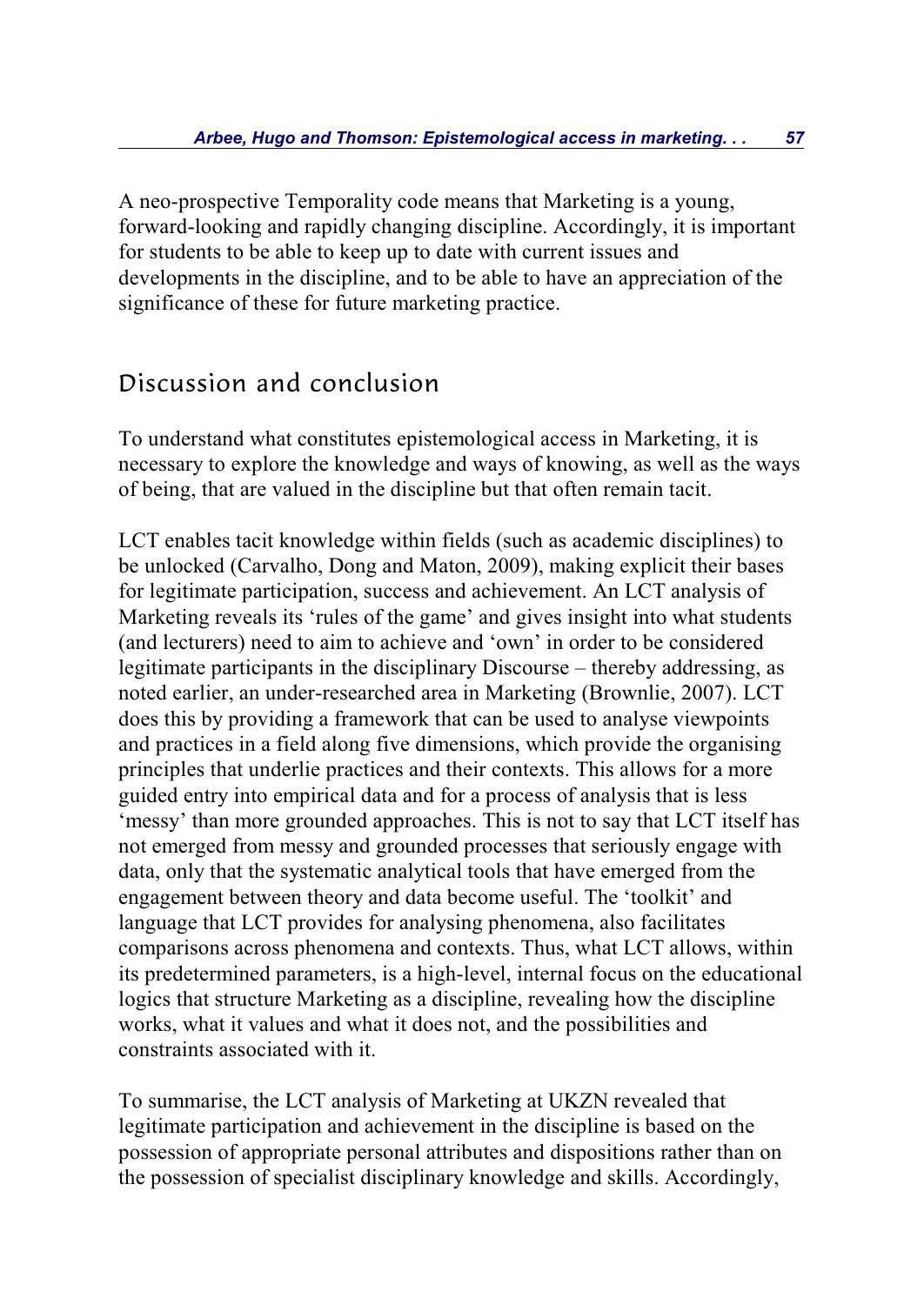Marketing pedagogy should give greater attention to specialising students' identities in appropriate ways instead of focusing on the transmission of knowledge. This raises the question of exactly how this can be achieved, especially in a discipline where traditional pedagogy is transmission-based (Baron and Harris, 2006) – a possible avenue for future research. The emphasis placed on applied rather than theoretical knowledge in the discipline implies that students need to gain familiarity with the contexts that serve as the sites of application so as to facilitate the application of Marketing knowledge to such contexts. Because Marketing is a young, forward-looking and rapidly changing discipline, it is also important for students to be able to keep up to date with contemporary developments in the discipline and in the marketplace, and to be able to have an appreciation of the significance of such developments for future marketing practice. However, the relatively high autonomy of the discipline, in terms of its insulation from the business world, is unlikely to facilitate students' becoming familiar with either the business contexts in which they are expected to be able to apply Marketing knowledge or the knower attributes and dispositions (as embodied in marketing practitioners) that are considered important for legitimate participation and success in the discipline. The lack of consensus among lecturers over what should be taught in the discipline and how this should be done also has implications for students' ability to gain epistemological access to the discipline of Marketing.

The LCT analysis therefore gives insight into what is considered legitimate in Marketing, and also begins to address the question of why what is espoused in languages of legitimation is not always actualised in practice

#### Note

- 1. A capital letter is used when referring to the academic discipline of Marketing; lower case is used when referring to the practice of marketing.
- 2. Pseudonyms have been used for all participants. All quotes from data are presented verbatim and unedited.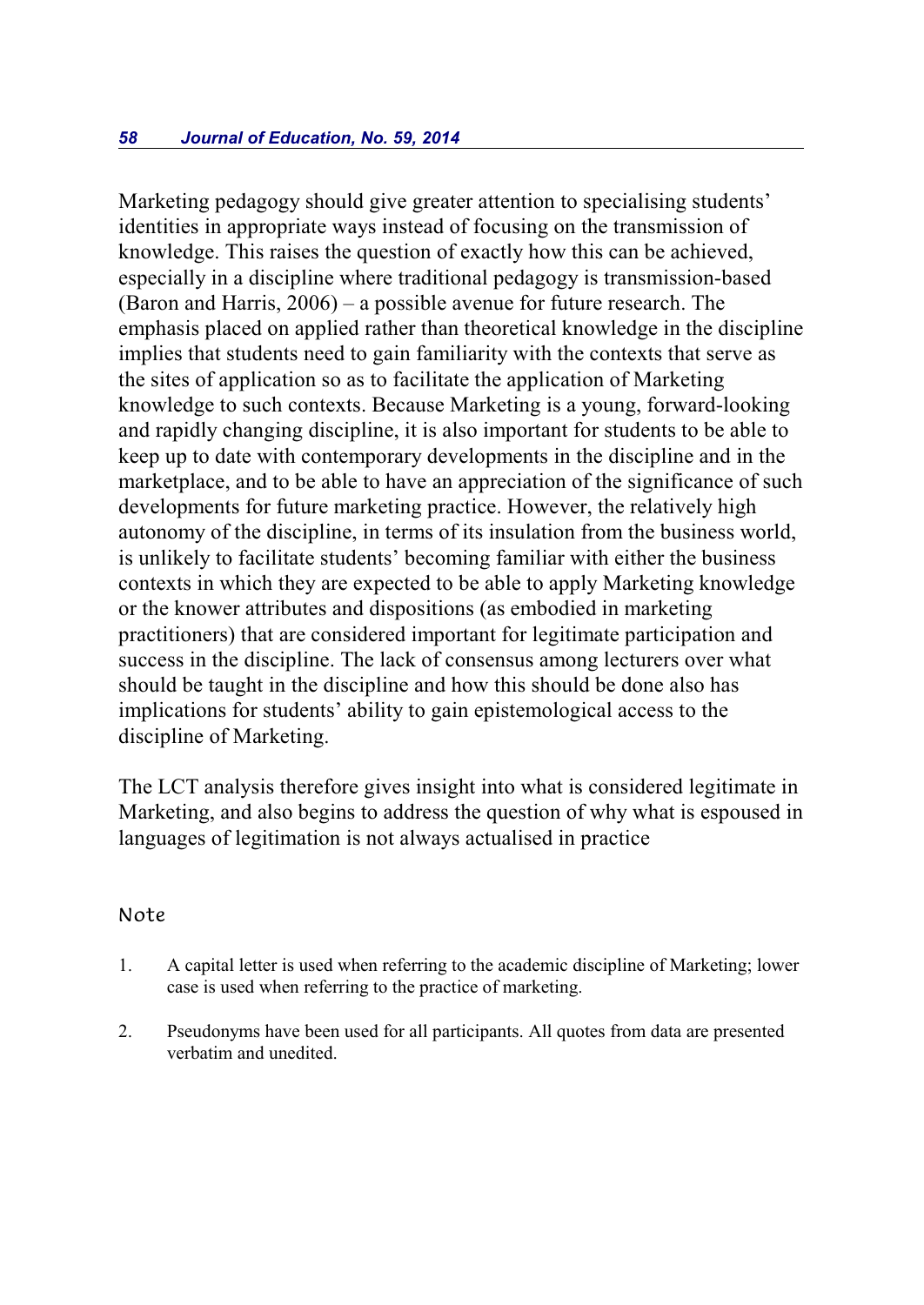### References

Ackerman, D.S., Gross, B.L. and Perner, L. 2003. Instructor, student, and employer perceptions on preparing marketing students for changing business landscapes. *Journal of Marketing Education,* 25(1): pp.45–56.

Arbee, A. 2012. Knowledge and knowers in the discipline of marketing at the University of KwaZulu-Natal. PhD. thesis. University of KwaZulu-Natal.

Baron, S. and Harris, K. 2006. A new dominant logic in marketing: pedagogical logic implications. *The Marketing Review,* 6(4): pp.289–300.

Bernstein, B. 1999. Vertical and horizontal discourse: an essay. *British Journal of Sociology of Education,* 20(2): pp.157–173.

Bertram, C.A. 2008. Curriculum recontextualisation: a case study of the South African high school history curriculum. PhD thesis. University of KwaZulu-Natal.

Bolton, R.N. (Ed.) 2005. Marketing renaissance: opportunities and imperatives for improving marketing thought, practice and infrastructure. *Journal of Marketing,* 69: pp.1–25.

Boughey, C. 2005. 'Epistemological' access to the university: an alternative perspective. *South African Journal of Higher Education,* 19(3): pp.230–242.

Bourdieu, P. 1985. The social space and the genesis of groups. *Theory and Society,* 14(6): pp.723–744.

Bourdieu, P. 1994. *In other words: essays towards a reflexive sociology*. Cambridge: Polity Press.

Brown, R.B. 1997. You can't expect rationality from pregnant men: reflections on multi-disciplinarity in management research. *British Journal of Management*, 8: pp.23–30.

Brownlie, D. 2007. 'Everything and nothing': habits of simulation in Marketing. *Marketing Intelligence & Planning,* 25(7): pp.662–667.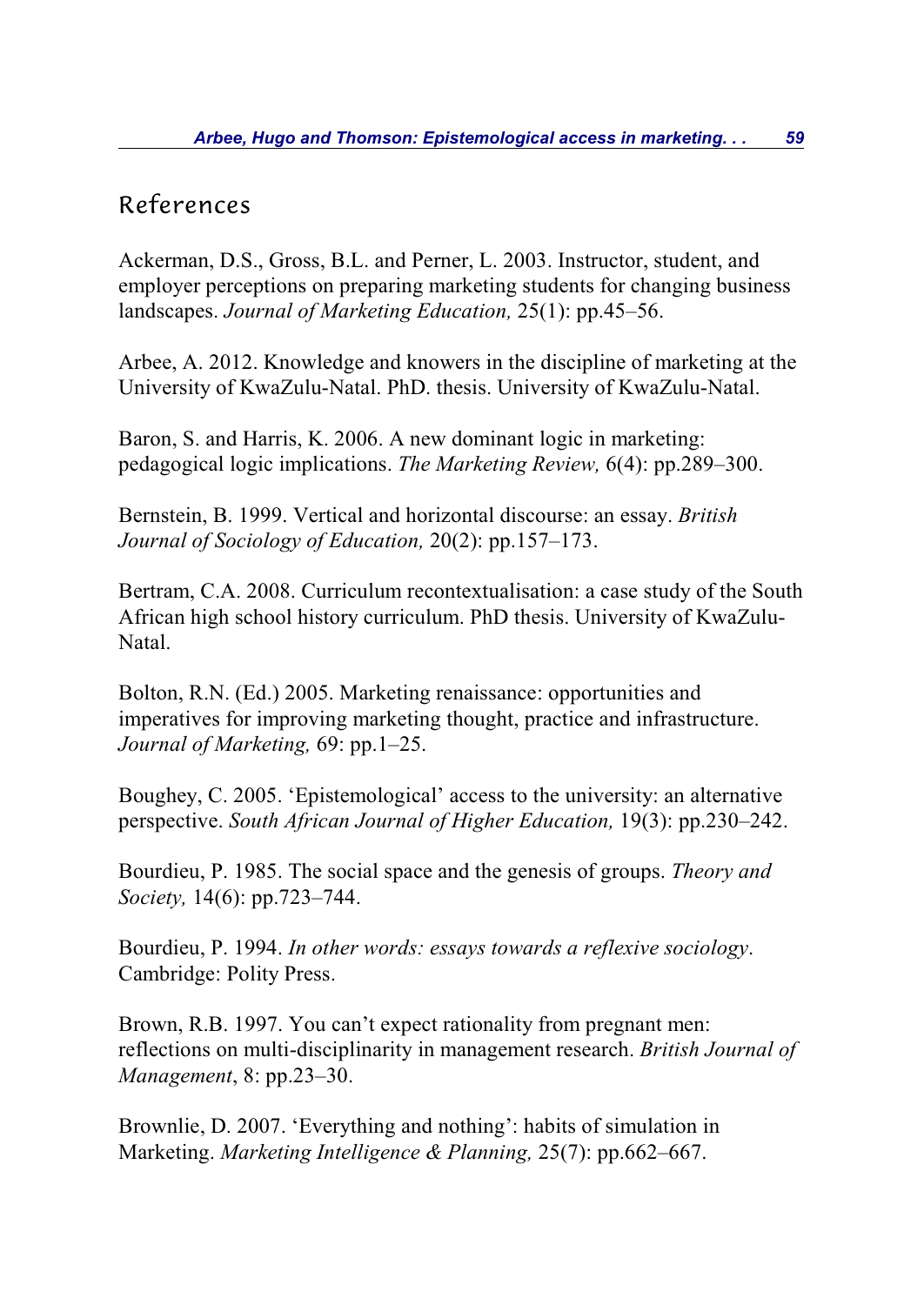Burton, D. 2005. Marketing theory matters. *British Journal of Management,* 16, pp.5–18.

Carvalho, L., Dong, A. and K. Maton. 2009. Legitimating design: a sociology of knowledge account of the field. *Design Studies,* 30: pp.483–502.

Crosling, G. 2005. Language development in a business faculty in higher education: a concurrent approach. *Scripta Manent,* 1(1): pp.3–12.

Ferguson, P.L. 2008. Becoming 'expert': an exploration into the social conditions and effects of subjectivity formation within the Marketing academy. PhD thesis. University of Stirling.

Freebody, P., Maton, K. and Martin, J.R. 2008. Talk, text, and knowledge in cumulative, integrated learning: a response to 'intellectual challenge'. *Australian Journal of Language and Literacy,* 31(2): pp.188–201.

Gee, J.P. 2005. An introduction to discourse analysis: theory and method. (2<sup>nd</sup>) ed). New York: Routledge.

Glenn, D. 2011. Business educators struggle to put students to work. *The Chronicle of Higher Education.* http://chronicle.com/article/Business-Education-Not-Always/127108 Accessed 5 May 2011.

Grenfell, M. and James, D. (Eds). 1998. *Bourdieu and education: acts of practical theory*. London: Falmer Press.

Hunt, S. 2002. Marketing as a profession: on closing stakeholder gaps. *European Journal of Marketing,* 36(3): pp.305–312.

Jacobs, C. 2007. Towards a critical understanding of the teaching of discipline-specific academic literacies: making the tacit explicit. *Journal of Education,* 41: pp.59–81.

Legitimation Code Theory. http:/[/www.legitimationcodetheory.com](http://www.legitimationcodetheory.com) Accessed 7 January 2013.

Macfarlane, B. 1997. The business studies first degree: institutional trends and the pedagogic context. *Teaching in Higher Education,* 2(1): pp.45–57.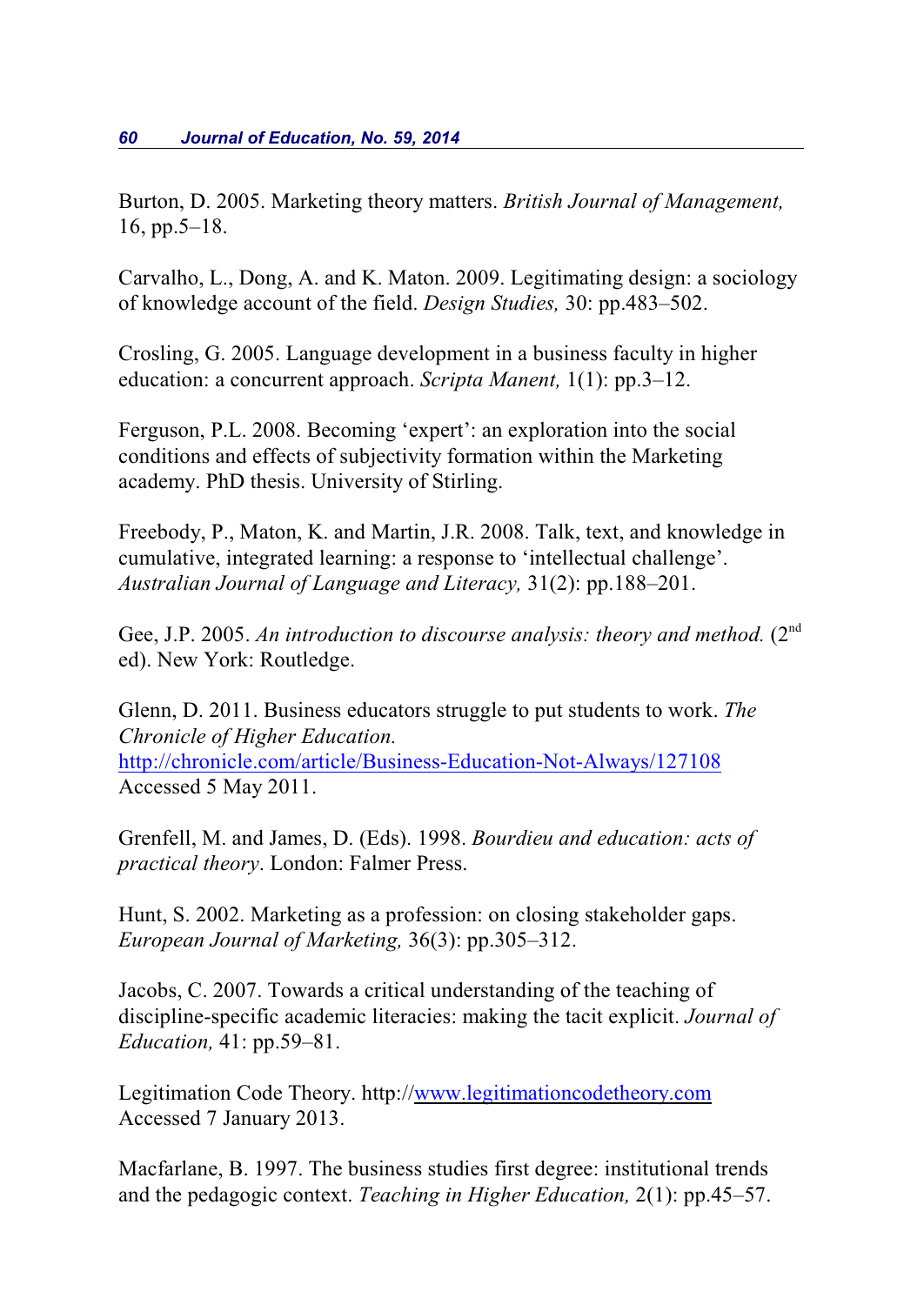MacInnis, D.J. 2005. Them versus us: woes on the bifurcation of the academic marketing discipline. *Journal of Marketing,* 69: pp.14–16.

Maton, K. 2005a. The field of higher education: sociology of reproduction, transformation, change and the conditions of emergence for cultural studies. PhD thesis, University of Cambridge.

Maton, K. 2005b. A question of autonomy: Bourdieu's field approach and higher education policy. *Journal of Educational Policy,* 20(6): pp.687–704.

Maton, K. 2010. Analysing knowledge claims and practices: languages of legitimation. In Maton, K. and Moore, R. (Eds), *Social realism, knowledge and the sociology of education: coalitions of the mind*. London: Continuum, pp.35–59.

Maton, K. 2011. Theories and things: the semantics of disciplinarity. In Christie, F. and Maton, K. (Eds), *Disciplinarity: systemic functional and sociological perspectives.* London: Continuum, pp.62–84.

Maton, K. 2013. Making semantic waves: a key to cumulative knowledgebuilding. *Linguistics and Education,* 24: pp.8–22.

McNamara, M.S. 2010. Lost in transition? A discursive analysis of academic nursing in Ireland. *Nursing Science Quarterly,* 23(3): pp.249–256.

Melaia, S., Abratt, R. and Bick, G.. 2008. Competencies of marketing managers in South Africa*. Journal of Marketing Theory and Practice,* 16(3): pp.233–246.

Morrow, W. 2003. Epistemic values in curriculum transformation. In Naude, P. and Cloete, N. (Eds), *A tale of three countries: social sciences curriculum transformations in Southern Africa.* Rondebosch: Centre for Higher Education Transformation & Juta, pp.2–12*.*

Ng, I.C.L. 2006. Photoessays in the teaching of Marketing. *Journal of Marketing Education,* 28(3): pp.237–253.

Parker, J. 2002. A new disciplinarity: communities of knowledge, learning and practice. *Teaching in Higher Education,* 7(4): pp.373–386.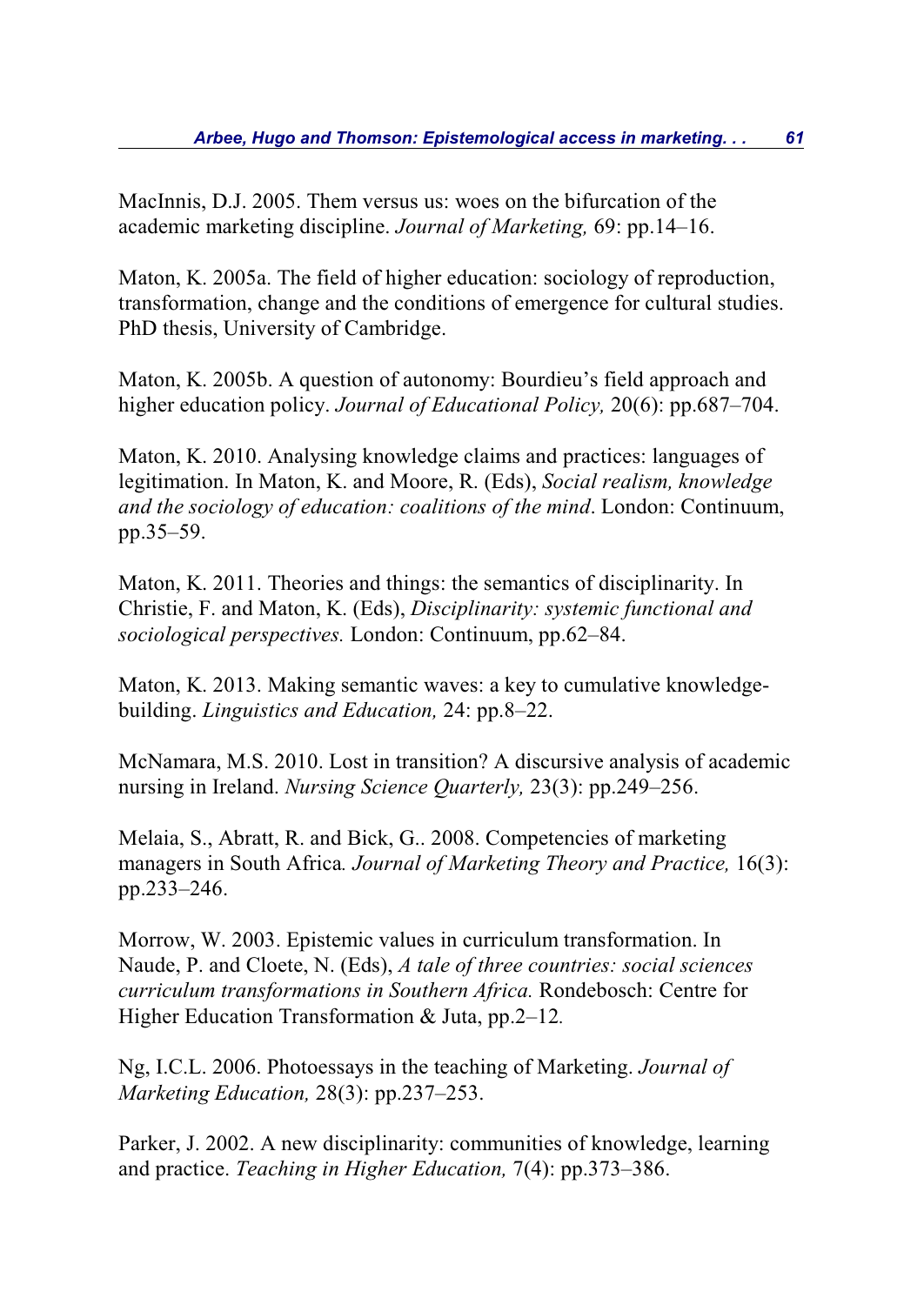#### *62 Journal of Education, No. 59, 2014*

Pearse, N. and Amos, T.L. 2000. Academic literacy in management education: developing complicated understanding. *South African Journal of Higher Education,* 14(3): pp.56–62.

Reibstein, D.J., Day, G. and Wind, J. 2009. Is marketing academia losing its way? *Journal of Marketing,* 73: pp.1–3.

Rust, R.T. 2006. The maturation of marketing as an academic discipline. *Journal of Marketing,* 70: pp.1–2.

Tregear, A., Dobson, S., Brennan, M. and Kuznesof, S. 2010. Critically divided? How marketing educators perceive undergraduate programmes in the UK. *European Journal of Marketing,* 44(1–2): pp.66–86.

Walker, I., Tsarenko, Y., Wagstaff, P., Powel, I., Steel, M. and Brace-Govan, J. 2009. The development of competent marketing professionals. *Journal of Marketing Education,* 31(3): pp.253–263.

Wellman, N. 2010a. Relating the curriculum to marketing competence: a conceptual framework. *The Marketing Review,* 10(2): pp.119–134.

Wellman, N. 2010b. The employability attributes required of new marketing graduates. *Marketing Intelligence & Planning,* 28(7): pp.908–930.

Witkowski, T.H. 2010. The marketing discipline comes of age, 1934–1936. *Journal of Historical Research in Marketing,* 2(4): pp.370–396.

Zinkhan, G.M. and Hirschheim, R. 1992. Truth in marketing theory and research: an alternative perspective. *Journal of Marketing,* 56(2): pp.80–88.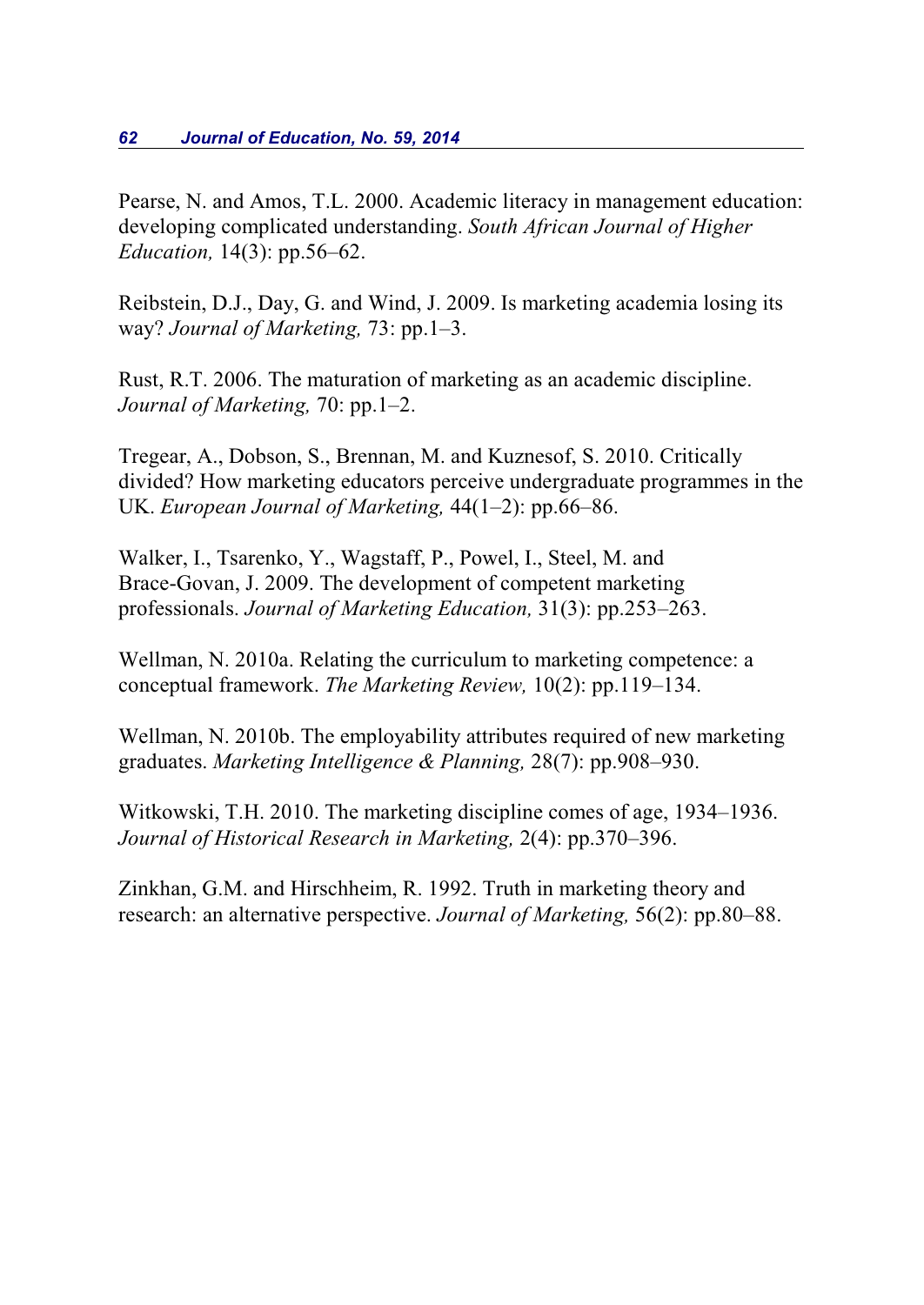Aradhna Arbee School of Management, Information Technology and Governance University of KwaZulu-Natal

[arbee@ukzn.ac.za](mailto:arbee@ukzn.ac.za)

Wayne Hugo School of Education University of KwaZulu-Natal

[hugow@ukzn.ac.za](mailto:hugow@ukzn.ac.za)

Carol Thomson Centre for Higher Education Research, Teaching and Learning (CHERTL) Rhodes University

[c.thomson@ru.ac.za](mailto:c.thomson@ru.ac.za)